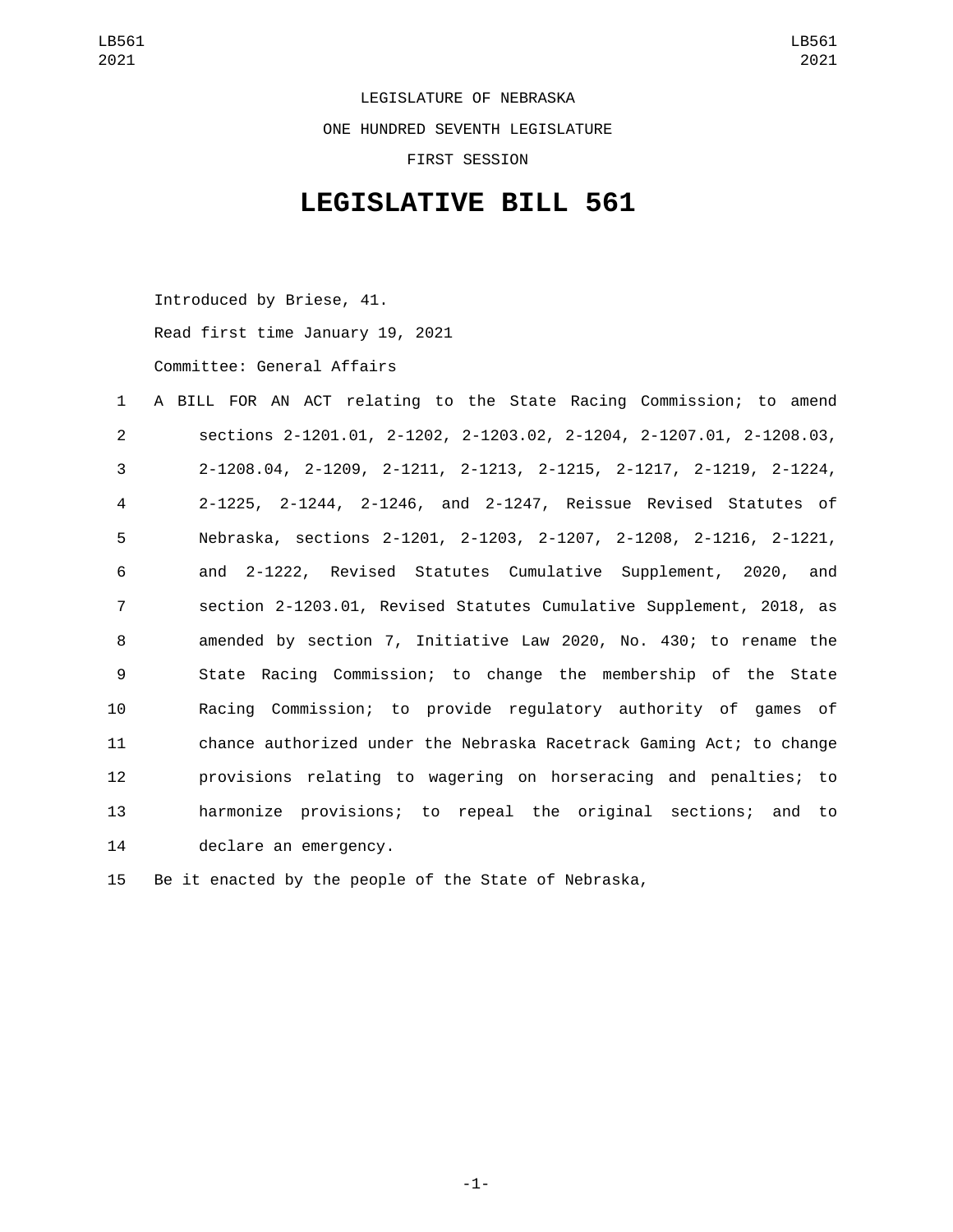Section 1. Section 2-1201, Revised Statutes Cumulative Supplement, 2 2020, is amended to read:

 2-1201 (1) There hereby is created a State Racing and Gaming Commission. For purposes of sections 2-1201 to 2-1229, commission means 5 the State Racing and Gaming Commission.

 (2) Until July 15, 2010, the commission shall consist of three members who shall be appointed by the Governor and subject to confirmation by a majority of the members elected to the Legislature and may be for cause removed by the Governor. One member shall be appointed each year for a term of three years. The members shall serve until their 11 successors are appointed and qualified.

 (2) The (3) On and after July 15, 2010, the commission shall consist 13 of seven  $f$ ive members who shall be appointed by the Governor and subject to confirmation by a majority of the members elected to the Legislature and may be for cause removed by the Governor. One member of the commission shall be appointed from each congressional district, as such 17 districts existed on January 1, 2010, and four two members of the commission shall be appointed at large for terms as follows:

 (a) The member representing the second congressional district who is appointed on or after April 1, 2010, shall serve until March 31, 2014, and until his or her successor is appointed and qualified. Thereafter the term of the member representing such district shall be four years and until his or her successor is appointed and qualified;

 (b) The member representing the third congressional district who is appointed on or after April 1, 2011, shall serve until March 31, 2015, and until his or her successor is appointed and qualified. Thereafter the term of the member representing such district shall be four years and until his or her successor is appointed and qualified;

 (c) The member representing the first congressional district who is appointed on or after April 1, 2012, shall serve until March 31, 2016, and until his or her successor is appointed and qualified. Thereafter the

-2-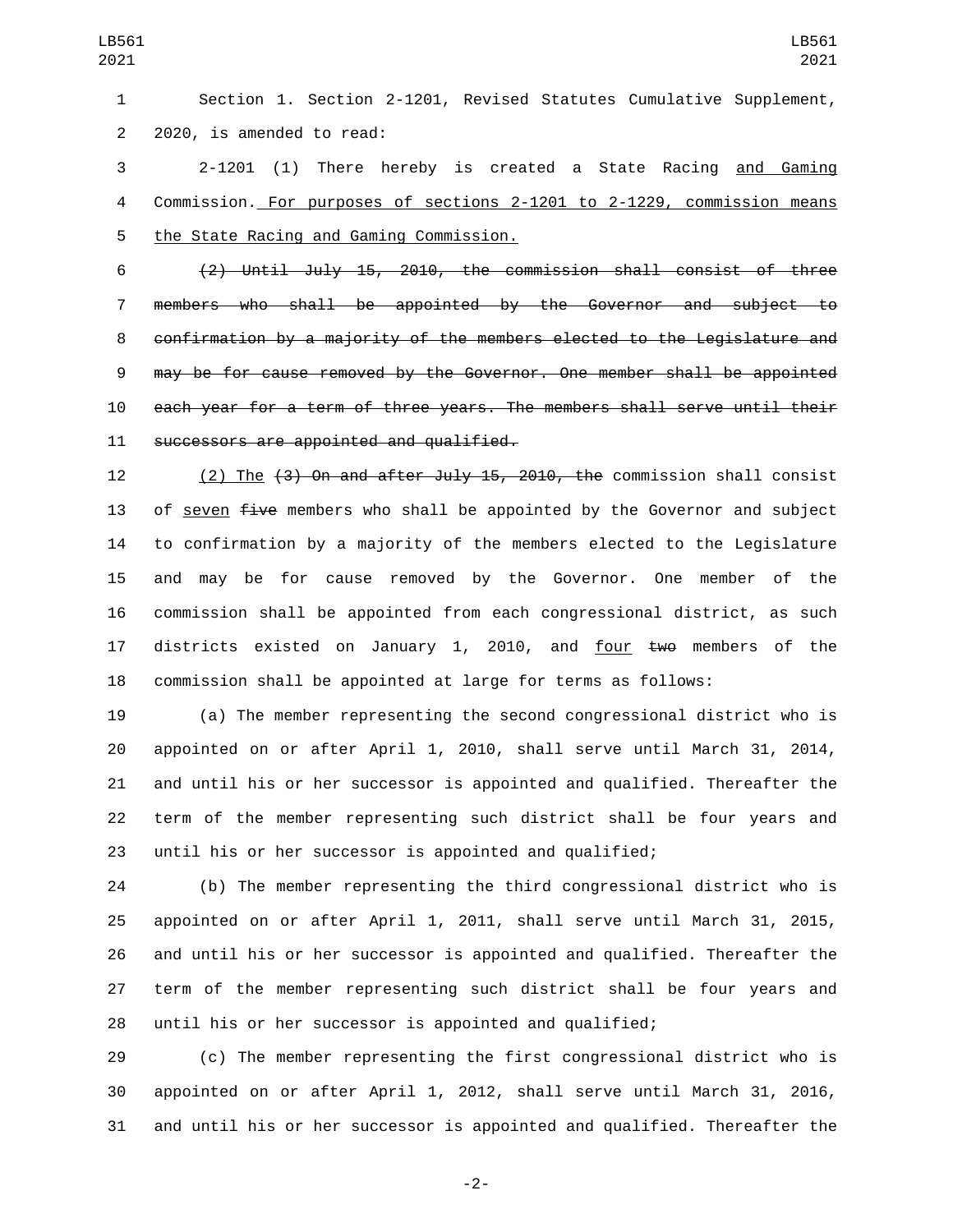term of the member representing such district shall be four years and until his or her successor is appointed and qualified;

 (d) Not later than sixty days after July 15, 2010, the Governor shall appoint one at-large member who shall serve until March 31, 2013, and until his or her successor is appointed and qualified. Thereafter the term of such member shall be four years and until his or her successor is 7 appointed and qualified; and

 (e) Not later than sixty days after July 15, 2010, the Governor shall appoint one at-large member who shall serve until March 31, 2014, and until his or her successor is appointed and qualified. Thereafter the term of such member shall be four years and until his or her successor is 12 appointed and qualified; and  $-$ 

 (f) Not later than sixty days after July 15, 2021, the Governor shall appoint two additional at-large members who shall serve until March 31, 2025, and until a successor is appointed and qualified. One of such members shall have experience in the Nebraska gaming industry, and one 17 shall be a member of the organization representing the majority of licensed owners and trainers of horses at racetracks in Nebraska. The 19 term of those members shall be four years.

 $(4)$  Not more than four three members of the commission shall belong 21 to the same political party. No more than three  $two$  of the members shall reside, when appointed, in the same congressional district. No more than two of the members shall reside in any one county. Any vacancy shall be 24 filled by appointment by the Governor for the unexpired term. The compensation of the members of the commission shall be one thousand dollars per month, which may be adjusted every two years in an amount not to exceed the change in the Consumer Price Index for Urban Wage Earners and Clerical Workers for the period between June 30 of the first year to 29 June 30 of the year of adjustment. The members shall serve without compensation but shall be reimbursed for expenses incurred in the performance of their duties as provided in sections 81-1174 to 81-1177.

-3-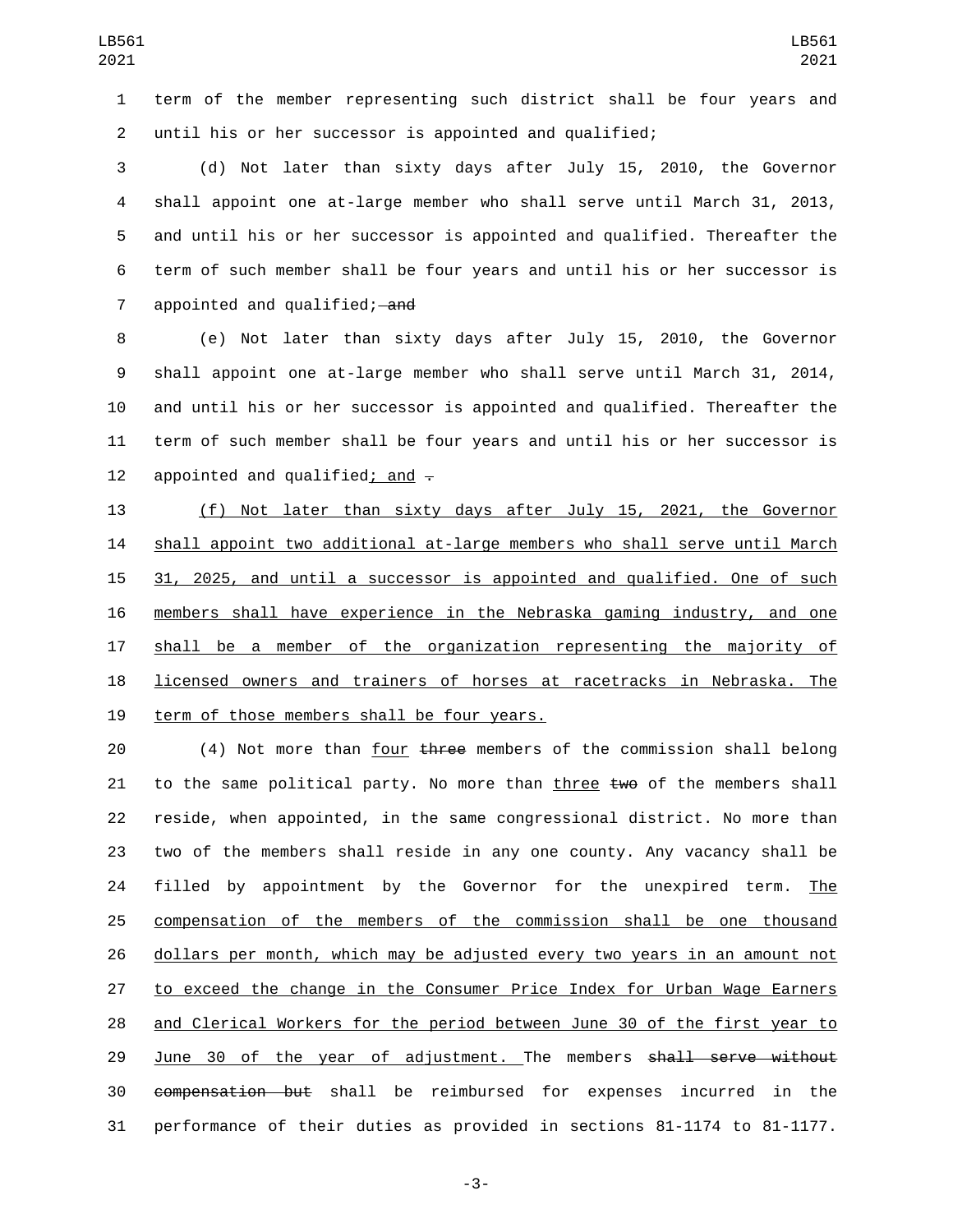The members of the commission shall be bonded or insured as required by 2 section 11-201.

 (5) No member shall have any personal financial interest in any licensed racetrack enclosure or authorized gaming operator as defined in the Nebraska Racetrack Gaming Act for the duration of the member's term. Sec. 2. Section 2-1201.01, Reissue Revised Statutes of Nebraska, is

7 amended to read:

 2-1201.01 The purpose of the commission State Racing Commission is to provide statewide regulation of horseracing and games of chance as defined in the Nebraska Racetrack Gaming Act in order to prevent and eliminate corrupt practices and fraudulent behavior, and thereby maintain a high level of integrity and honesty in the horseracing industry of Nebraska and the operation of games of chance in Nebraska, and to insure that all funds received by the commission are properly distributed.

 Sec. 3. Section 2-1202, Reissue Revised Statutes of Nebraska, is 16 amended to read:

 2-1202 The commission shall elect one of its members to be 18 chairperson chairman thereof, and it shall be authorized to employ an 19 executive director a secretary and such other assistants and employees as may be necessary to carry out the purposes of sections 2-1201 to 2-1218. 21 Such executive director secretary shall have no other official duties. 22 The executive director secretary shall keep a record of the proceedings of the commission, preserve the books, records, and documents entrusted 24 to the executive director his care, and perform such other duties as the commission shall prescribe; and the commission shall require the 26 executive director secretary to give bond in such sum as it may fix, 27 conditioned for the faithful performance of the his duties of the executive director. The commission shall be authorized to fix the 29 compensation of its executive director secretary, and also the compensation of its other employees, subject to the approval of the Governor. The commission shall have an office at such place within the

-4-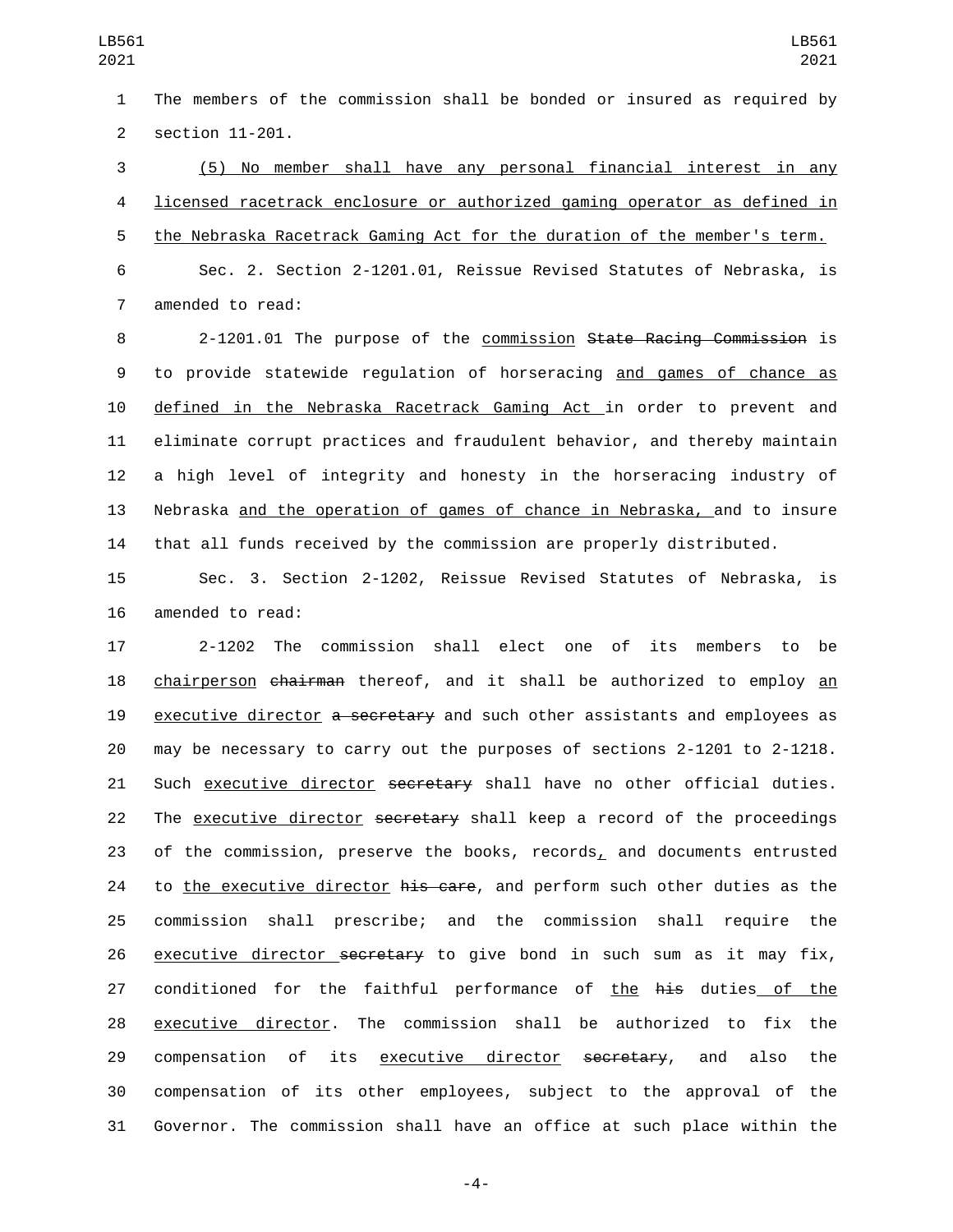1 state as it may determine<sub> $\tau$ </sub> and shall meet at such times and places as it shall find necessary and convenient for the discharge of its duties.

 Sec. 4. Section 2-1203, Revised Statutes Cumulative Supplement, 4 2020, is amended to read:

 2-1203 The commission State Racing Commission shall have power to prescribe and enforce rules and regulations governing horseraces and race meetings licensed as provided in sections 2-1201 to 2-1229 and games of chance as provided in the Nebraska Racetrack Gaming Act. Such rules and regulations shall contain criteria to be used by the commission for decisions on approving and revoking track licenses and setting racing 11 dates.

 The commission may revoke or suspend licenses issued to racing industry participants and may, in lieu of or in addition to such suspension or revocation, impose a fine in an amount not to exceed five thousand dollars upon a finding that a rule or regulation has been violated by a licensed racing industry participant. The exact amount of the fine shall be proportional to the seriousness of the violation and the extent to which the licensee derived financial gain as a result of 19 the violation.

 The commission may delegate to a board of stewards such of the commission's powers and duties as may be necessary to carry out and effectuate the purposes of sections 2-1201 to 2-1229.

 Any decision or action of such board of stewards may be appealed to the commission or may be reviewed by the commission on its own initiative. The board of stewards may impose a fine not to exceed fifteen hundred dollars upon a finding that a rule or regulation has been 27 violated.

 The commission shall remit administrative fines collected under this section to the State Treasurer for distribution in accordance with Article VII, section 5, of the Constitution of Nebraska.

The commission shall have the authority to issue directives without

-5-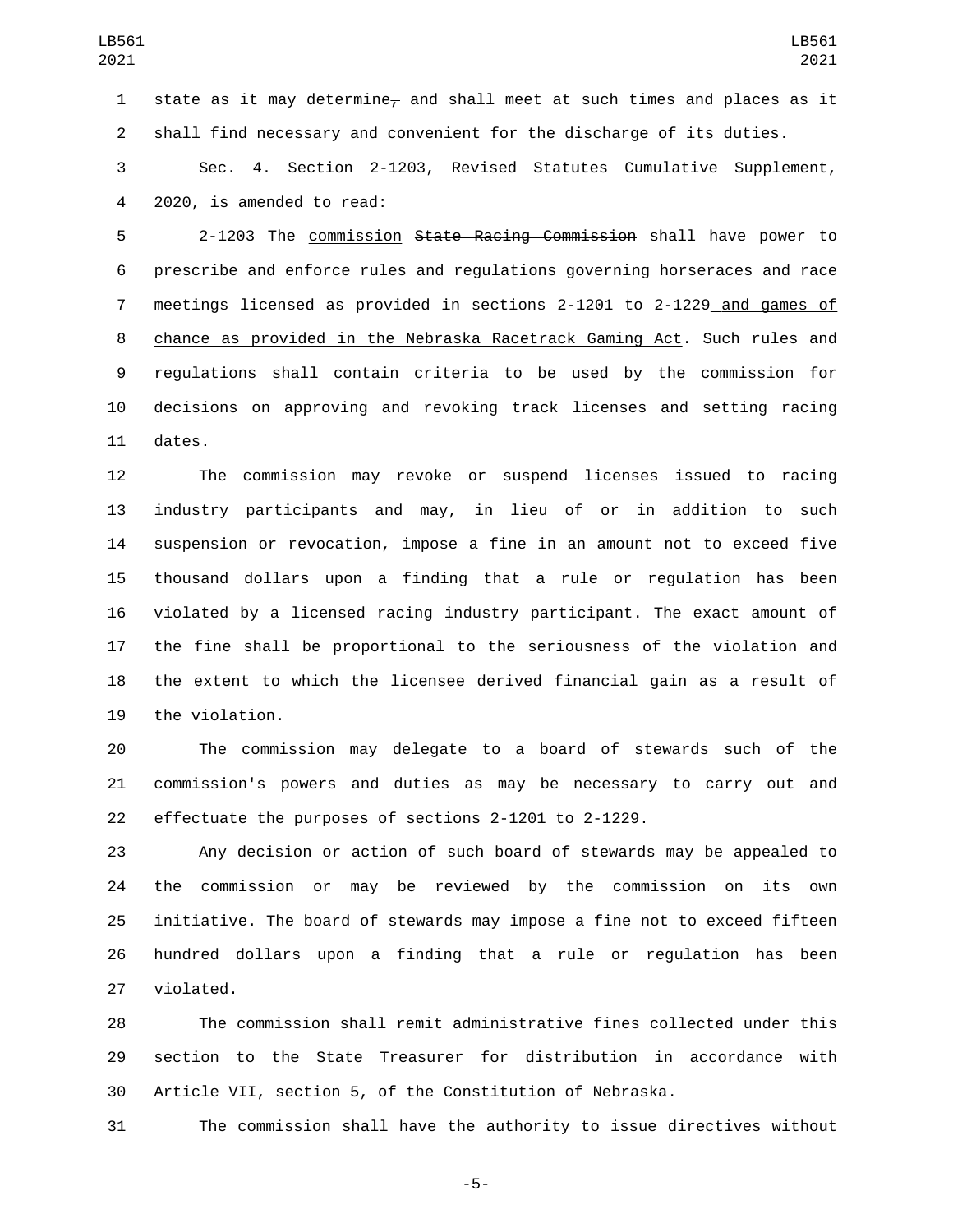having to comply with the terms of the Administrative Procedure Act relating to the adoption and promulgation of rules and regulations.

 Sec. 5. Section 2-1203.01, Revised Statutes Cumulative Supplement, 2018, as amended by section 7, Initiative Law 2020, No. 430, is amended 5 to read:

2-1203.01 The commission State Racing Commission shall:

 (1) Enforce all state laws covering horseracing as required by sections 2-1201 to 2-1229 and enforce rules and regulations adopted and promulgated by the commission under the authority of section 2-1203;

 (2) License racing industry participants, race officials, mutuel employees, concessionaires, and such other persons as deemed necessary by the commission if the license applicants meet eligibility standards 13 established by the commission;

 (3) Prescribe and enforce security provisions, including, but not limited to, the restricted access to areas within track enclosures and backstretch areas, and prohibitions against misconduct or corrupt 17 practices;

 (4) Determine or cause to be determined by chemical testing and analysis of body fluids whether or not any prohibited substance has been administered to the winning horse of each race and any other horse 21 selected by the board of stewards;

 (5) Verify the certification of horses registered as being Nebraska-23 bred under section 2-1213; and

 (6) Collect and verify the amount of revenue received by the 25 commission under section 2-1208.  $\div$  and

 (7) Serve as ex officio members of the Nebraska Gaming Commission, and perform the duties set forth in the Nebraska Racetrack Gaming Act.

 Sec. 6. Section 2-1203.02, Reissue Revised Statutes of Nebraska, is 29 amended to read:

 2-1203.02 (1) Any person applying for or holding a license to participate in or be employed at a horserace meeting licensed by the

-6-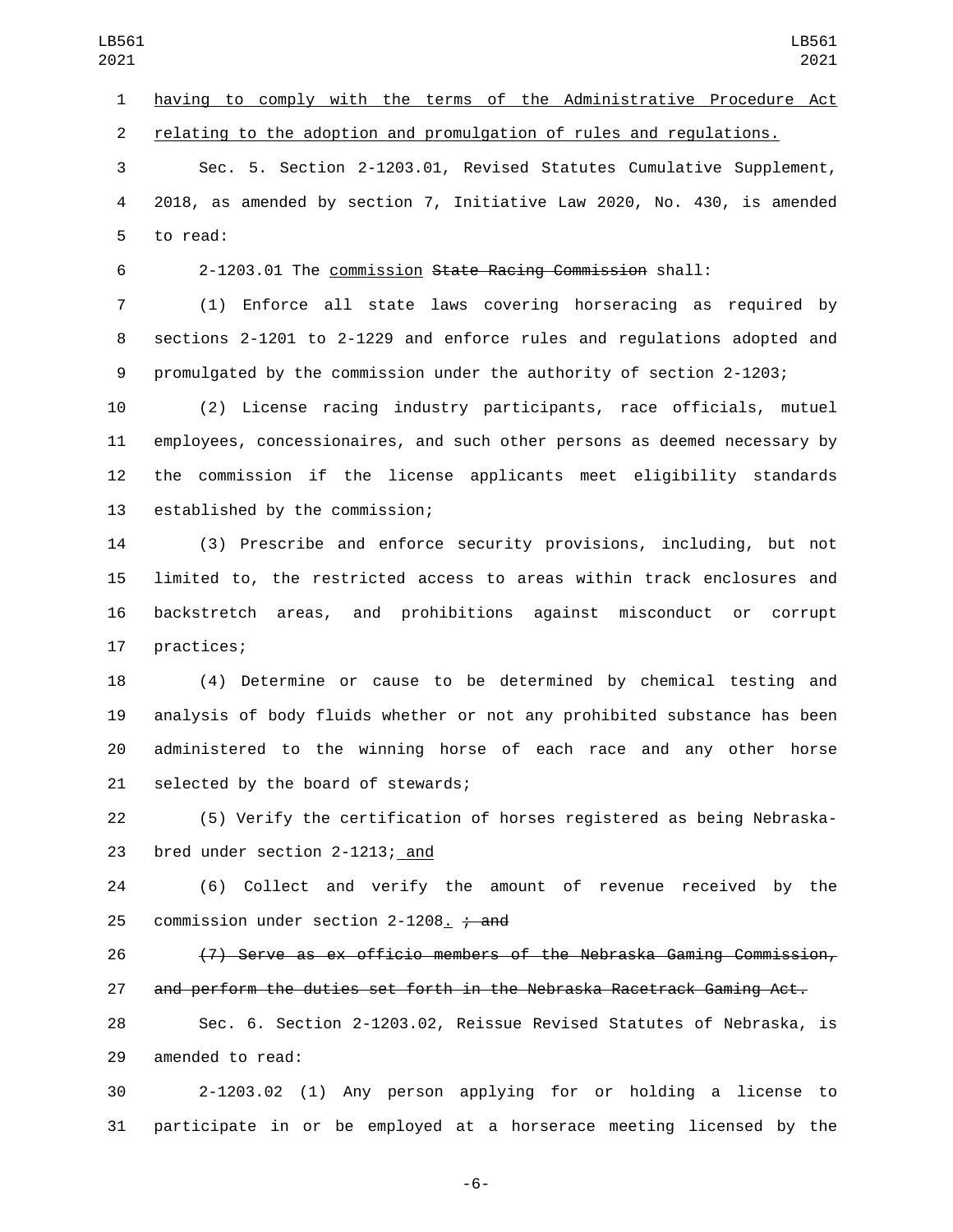commission State Racing Commission shall be subject to fingerprinting and a check of his or her criminal history record information maintained by the Identification Division of the Federal Bureau of Investigation for the purpose of determining whether the commission has a basis to deny the license application or to suspend, cancel, or revoke the person's license, except that the commission shall not require a person to be fingerprinted if such person has been previously fingerprinted in connection with a license application in this state or any other state within the last five years prior to the application for such license. Any person involved in the administration or management of a racetrack, including the governing body, shall be subject to fingerprinting and a check of his or her criminal history record information maintained by the Identification Division of the Federal Bureau of Investigation. The applicant, licensee, or person involved in the administration or management of a racetrack shall pay the actual cost of any fingerprinting or check of his or her criminal history record information. The requirements of this subsection shall not apply to employees of concessions who do not work in restricted-access areas, admissions employees whose duties involve only admissions ticket sales and verification or parking receipts sales and verification, and medical or emergency services personnel authorized to provide such services at the 22 racetrack.

 (2) If the applicant is an individual who is applying for a license to participate in or be employed at a horserace meeting, the application shall include the applicant's social security number.

 Sec. 7. (1) The commission shall appoint or employ deputies, investigators, inspectors, agents, security personnel, and other persons as deemed necessary to administer and effectively enforce all provisions 29 of the regulation of horseracing and the Nebraska Racetrack Gaming Act. Any appointed or employed personnel shall perform the duties assigned by 31 the commission.

-7-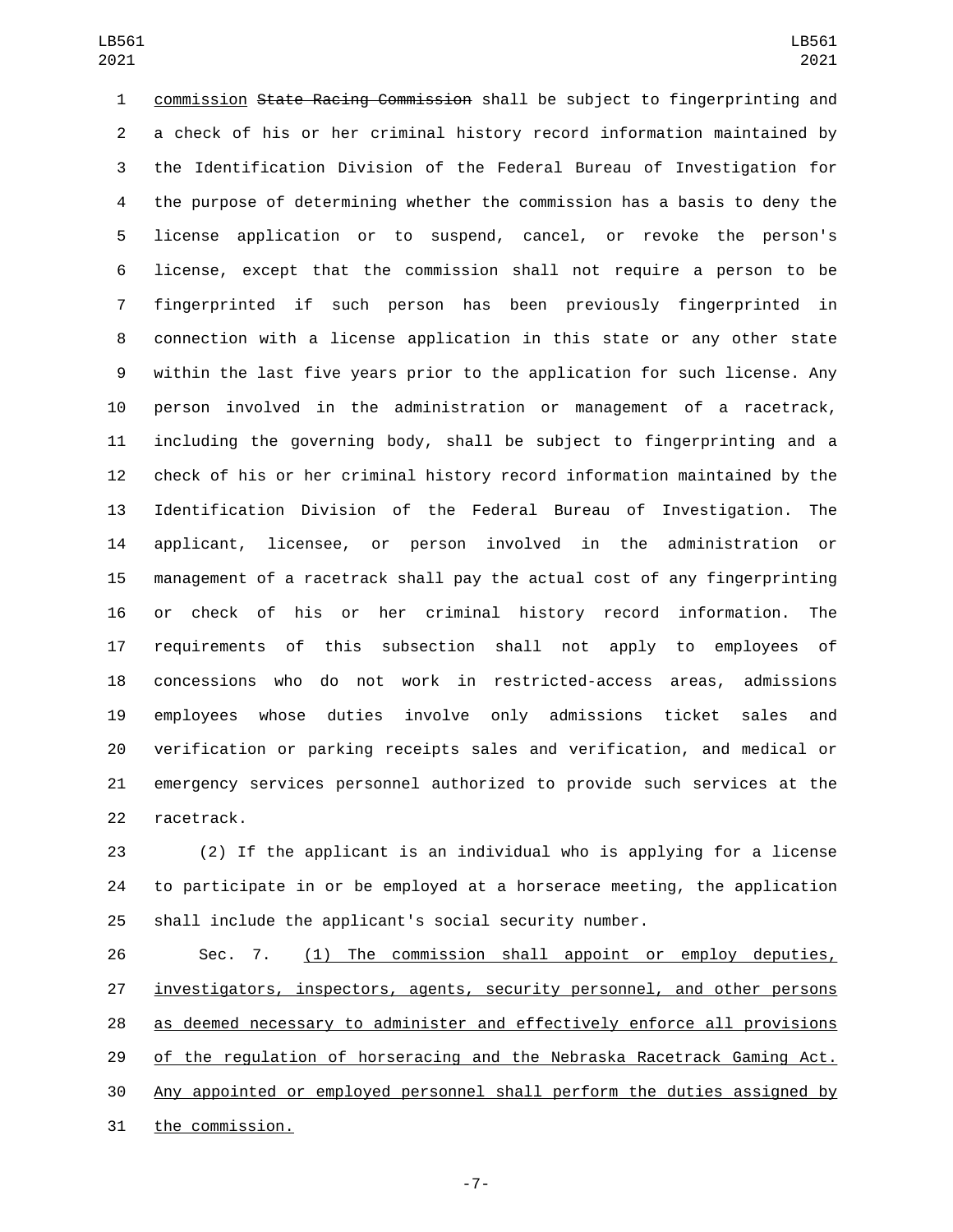(2) All personnel appointed or employed by the commission shall be bonded or insured as required by section 11-201. As specified by the commission, certain personnel shall be vested with the authority and power of a law enforcement officer to carry out the laws of this state 5 administered by the commission.

 Sec. 8. Section 2-1204, Reissue Revised Statutes of Nebraska, is 7 amended to read:

 2-1204 The Nebraska State Fair Board, a county fair board, a county agricultural society for the improvement of agriculture organized under the County Agricultural Society Act, or a corporation or association of persons organized and carried on for civic purposes or which conducts a livestock exposition for the promotion of the livestock or horse-breeding industries of the state and which does not permit its members to derive personal profit from its activities by way of dividends or otherwise may 15 apply to the commission State Racing Commission for a license to conduct horseracing at a designated place within the state. Such application 17 shall be filed with the executive director secretary of the commission at least sixty days before the first day of the horserace meeting which such corporation or association proposes to hold or conduct, shall specify the day or days when and the exact location where it is proposed to conduct such racing, and shall be in such form and contain such information as 22 the commission shall prescribe.

 Sec. 9. Section 2-1207, Revised Statutes Cumulative Supplement, 24 2020, is amended to read:

 2-1207 (1) Within the enclosure of any racetrack where a race or race meeting licensed and conducted under sections 2-1201 to 2-1218 is held or at a racetrack licensed to simulcast races or conduct interstate simulcasting, the parimutuel method or system of wagering on the results of the respective races may be used and conducted by the licensee. Under such system, the licensee may receive wagers of money from any person present at such race or racetrack receiving the simulcast race or

-8-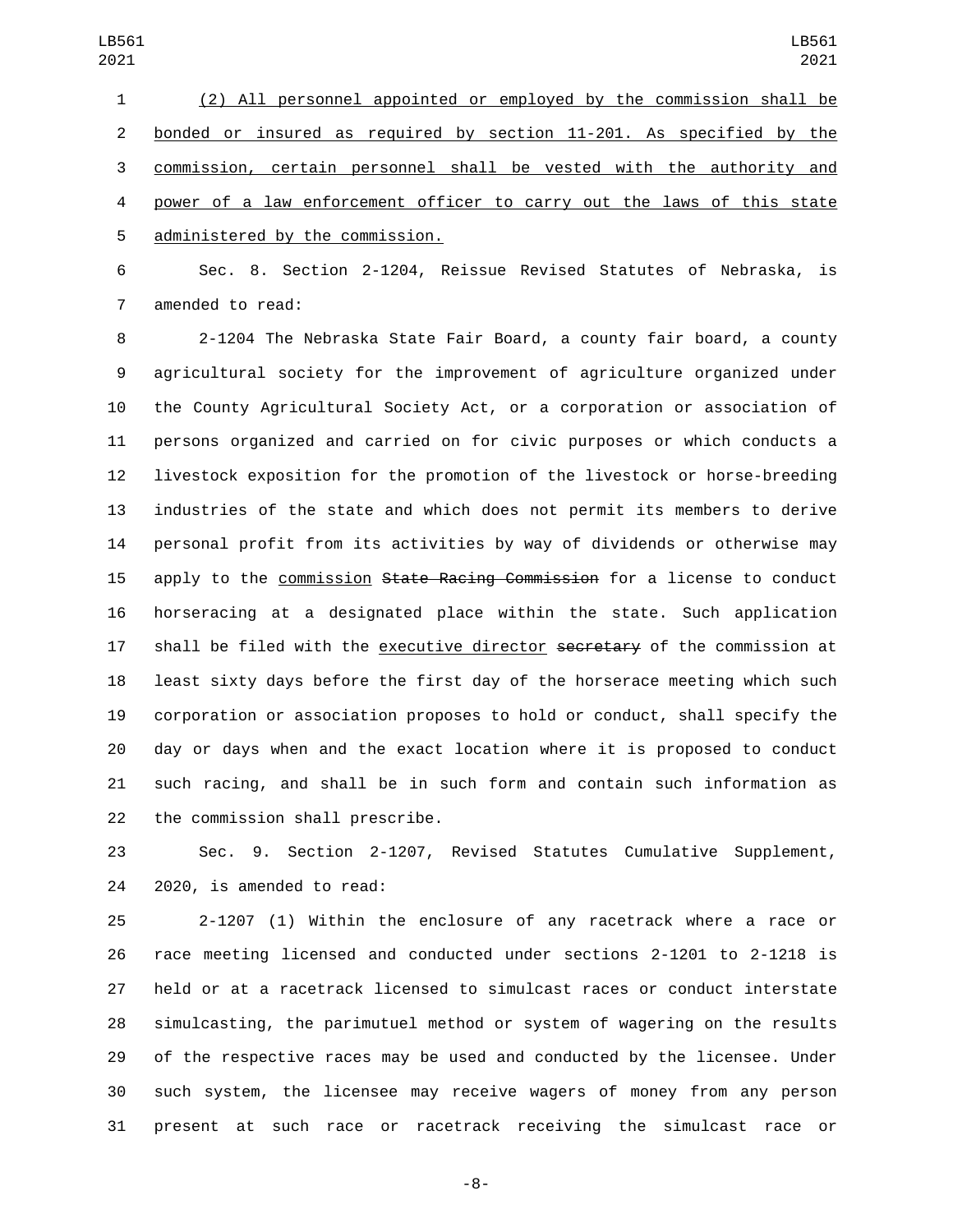conducting interstate simulcasting on any horse in a race selected by such person to run first in such race, and the person so wagering shall acquire an interest in the total money so wagered on all horses in such race as first winners in proportion to the amount of money wagered by him or her. Such licensee shall issue to each person so wagering a certificate on which shall be shown the number of the race, the amount wagered, and the number or name of the horse selected by such person as first winner. As each race is run, at the option of the licensee, the licensee may deduct from the total sum wagered on all horses as first winners not less than fifteen percent or more than eighteen percent from such total sum, plus the odd cents of the redistribution over the next lower multiple of ten. At the option of the licensee, the licensee may deduct up to and including twenty-five percent from the total sum wagered 14 by exotic wagers as defined in section 2-1208.03. The commission State Racing Commission may authorize other levels of deduction on wagers conducted by means of interstate simulcasting. The licensee shall notify the commission in writing of the percentages the licensee intends to deduct during the live race meet conducted by the licensee and shall notify the commission at least one week in advance of any changes to such percentages the licensee intends to make. The licensee shall also deduct from the total sum wagered by exotic wagers, if any, the tax plus the odd cents of the redistribution over the next multiple of ten as provided in subsection (1) of section 2-1208.04. The balance remaining on hand shall be paid out to the holders of certificates on the winning horse in the proportion that the amount wagered by each certificate holder bears to the total amount wagered on all horses in such race to run first. The licensee may likewise receive such wagers on horses selected to run second, third, or both, or in such combinations as the commission may authorize, the method, procedure, and authority and right of the licensee, as well as the deduction allowed to the licensee, to be as specified with respect to wagers upon horses selected to run first.

-9-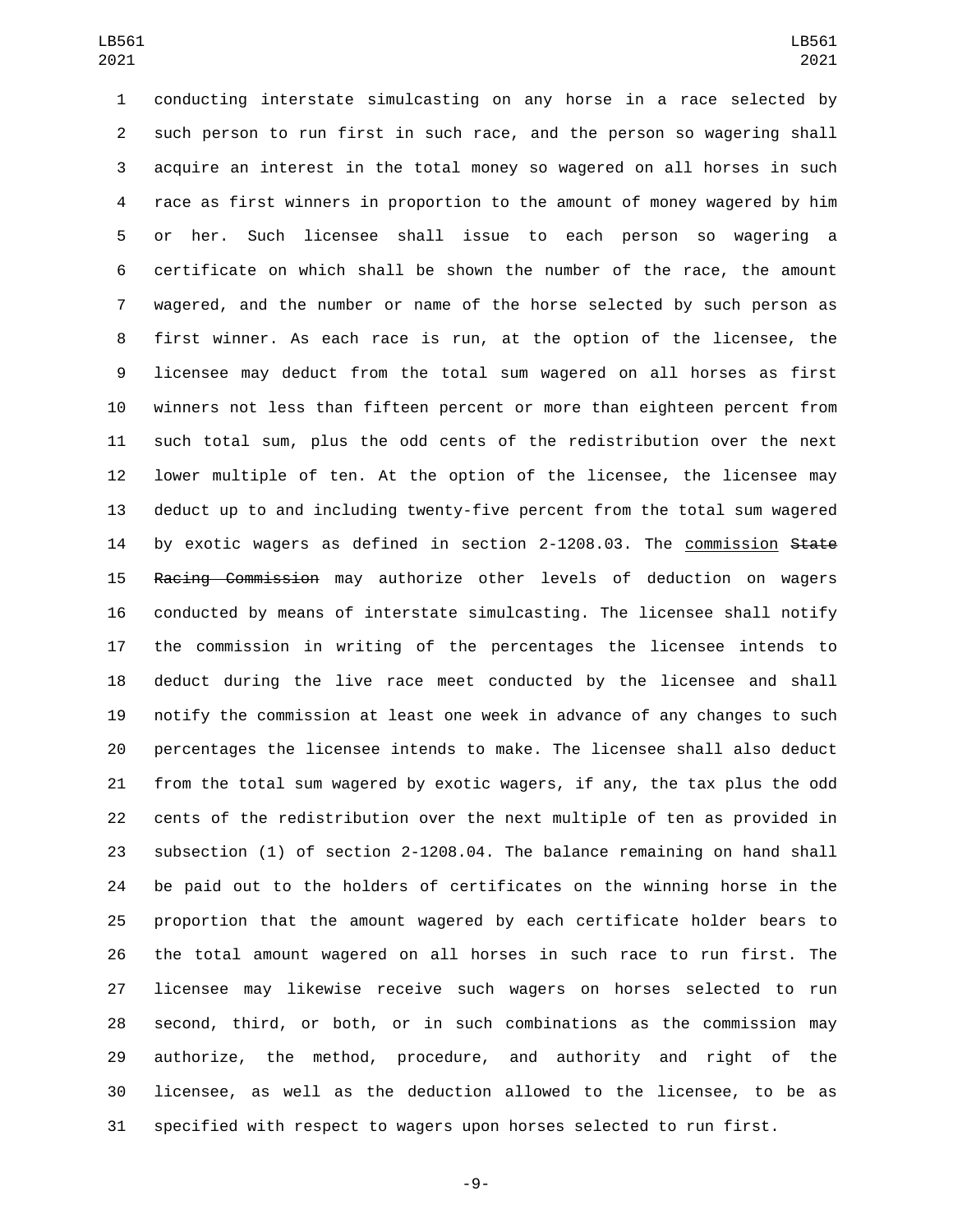(2) At all race meets held pursuant to this section, the licensee shall deduct from the total sum wagered one-third of the amount over fifteen percent deducted pursuant to subsection (1) of this section on wagers on horses selected to run first, second, or third and one percent of all exotic wagers to be used to promote agriculture and horse breeding in Nebraska and for the support and preservation of horseracing pursuant 7 to section 2-1207.01.

8 (3) No person under twenty-one nineteen years of age shall be permitted to make any parimutuel wager, and there shall be no wagering except under the parimutuel method outlined in this section. Any person, association, or corporation who knowingly aids or abets a person under twenty-one nineteen years of age in making a parimutuel wager shall be 13 guilty of a Class  $I$  IV misdemeanor.

 Sec. 10. Section 2-1207.01, Reissue Revised Statutes of Nebraska, is 15 amended to read:

 2-1207.01 The amount deducted from wagers pursuant to subsection (2) of section 2-1207 may be used to promote agriculture and horsebreeding in Nebraska and shall be distributed as purse supplements and breeder and stallion awards for Nebraska-bred horses, as defined and registered pursuant to section 2-1213, at the racetrack where the funds were generated, except that if a racetrack does not continue to conduct live race meets, amounts deducted may be distributed as purse supplements and breeder and stallion awards at racetracks that conduct live race meets and amounts deducted pursuant to a contract with the organization representing the majority of the licensed owners and trainers at the racetrack's most recent live race meet shall be used by that organization to promote live thoroughbred horseracing in the state or as purse supplements at racetracks that conduct live race meets in the state. Any 29 costs incurred by the commission State Racing Commission pursuant to this section and subsection (2) of section 2-1207 shall be separately 31 accounted for and be deducted from such funds.

-10-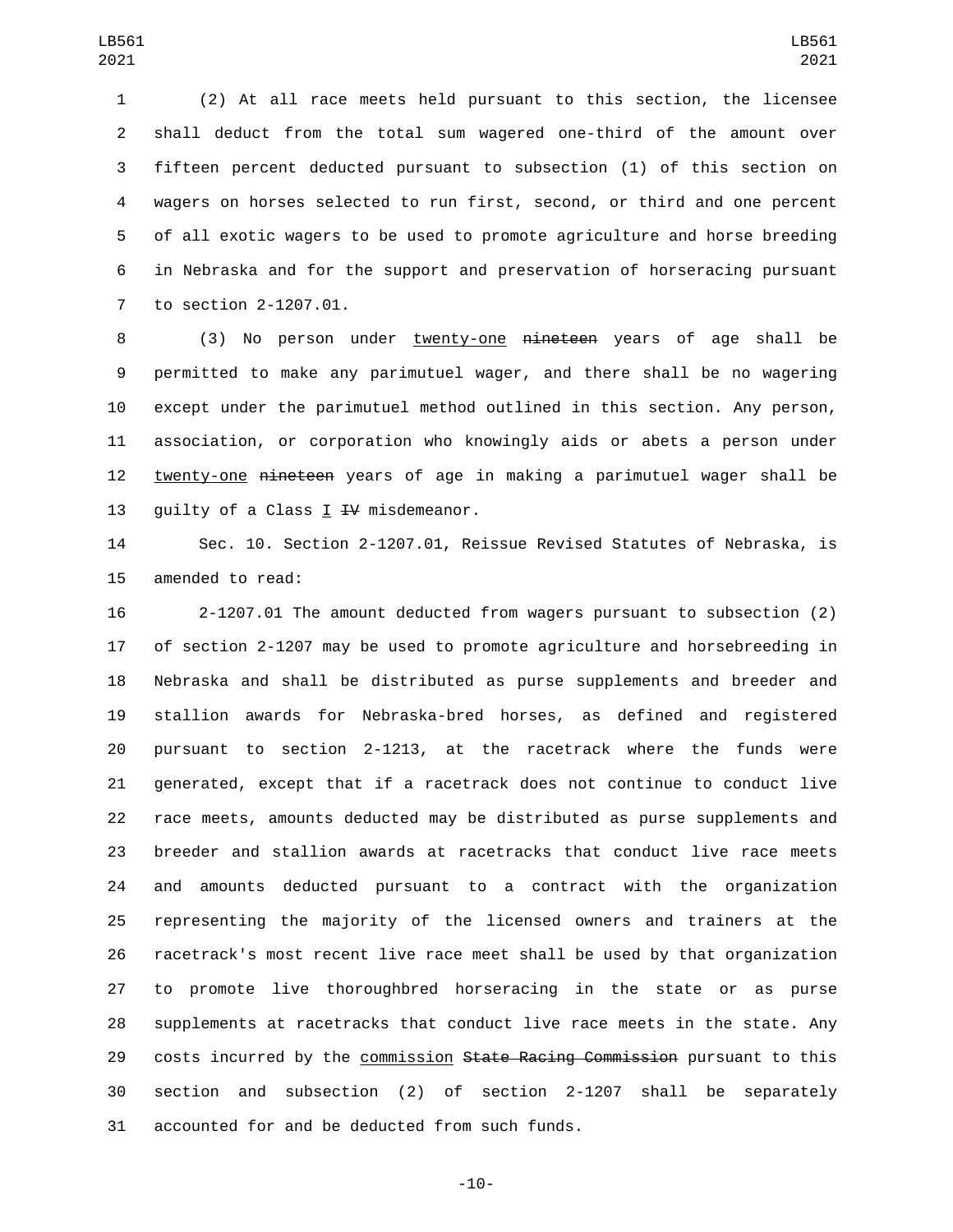Sec. 11. Section 2-1208, Revised Statutes Cumulative Supplement, 2 2020, is amended to read:

 2-1208 For all race meetings, every corporation or association licensed under the provisions of sections 2-1201 to 2-1218 shall pay the tax imposed by section 2-1208.01 and shall also pay to the commission State Racing Commission the sum of sixty-four one hundredths of one percent of the gross sum wagered by the parimutuel method at each licensed racetrack enclosure during the calendar year. For race meetings devoted principally to running live races, the licensee shall pay to the commission the sum of fifty dollars for each live racing day that the licensee serves as the host track for intrastate simulcasting and twenty-12 five dollars for any other live racing day.

 No other license tax, permit tax, occupation tax, or excise tax or racing fee, except as provided in this section and in sections 2-1203 and 2-1208.01, shall be levied, assessed, or collected from any such licensee by the state or by any county, township, district, city, village, or other governmental subdivision or body having power to levy, assess, or 18 collect any such tax or fee.

 Sec. 12. Section 2-1208.03, Reissue Revised Statutes of Nebraska, is 20 amended to read:

 2-1208.03 For purposes of sections 2-1208.03 and 2-1208.04, unless 22 the context otherwise requires:

 (1) Exotic wagers shall mean daily double, exacta, quinella, trifecta, pick six, and other similar types of bets which are approved by 25 the State Racing Commission;

 (2) Gross exotic daily receipts shall mean the total sum of all money wagered, on a daily basis, by means of exotic wagers at race meets;

 (3) Race meet shall mean any exhibition of racing of horses at which the parimutuel or certificate method of wagering is used;

 (4) Racetrack shall mean any racetrack licensed by the commission State Racing Commission to conduct race meets; and

-11-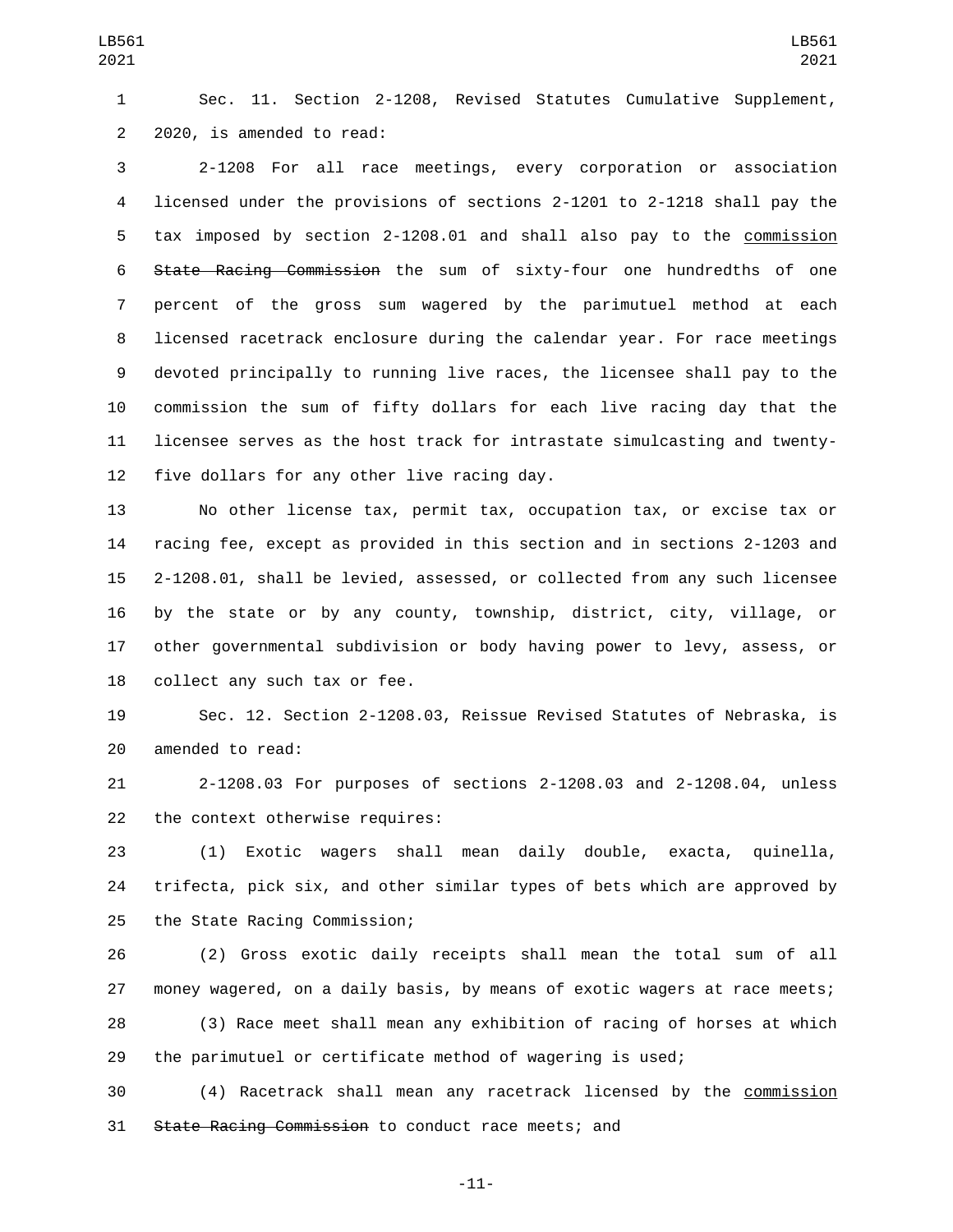(5) Recipient track shall mean a racetrack with a total annual parimutuel handle, based on the previous racing year, of twelve million 3 dollars or less.

 Sec. 13. Section 2-1208.04, Reissue Revised Statutes of Nebraska, is 5 amended to read:

 2-1208.04 (1) Racetracks shall separately account for their gross exotic daily receipts. For all meets commencing after July 16, 1994, any racetrack that had for its previous race meet a total parimutuel handle of less than fifty million dollars shall withhold an amount equal to one- half of one percent of such receipts and any racetrack that had for its previous race meet a total parimutuel handle of fifty million dollars or more shall withhold an amount equal to one percent of such receipts, except that for all meets commencing on or after January 1, 1995, each racetrack shall withhold an amount equal to one-fourth of one percent of such receipts, which amount shall be deducted from purses at the withholding track. Such amount withheld shall be paid to the commission 17 State Racing Commission on the last day of each month during each race meeting for deposit in the Track Distribution Fund, which fund is hereby 19 created.

 (2) The fund shall be distributed monthly to recipient racetracks which conduct wagering by the parimutuel method on thoroughbred horseracing. Such racetracks shall receive the percentage which the total number of days of horseraces run at such racetrack in the year of distribution bears to the total number of days of horseraces run at all such racetracks in the year of distribution. Before January 1, 1995, one- half of the amount received under this subsection by a racetrack shall be used to supplement purses at the track, and on and after January 1, 1995, the entire amount received by a racetrack shall be used to supplement 29 purses at the track.

 (3) Any money in the Track Distribution Fund available for investment shall be invested by the state investment officer pursuant to

-12-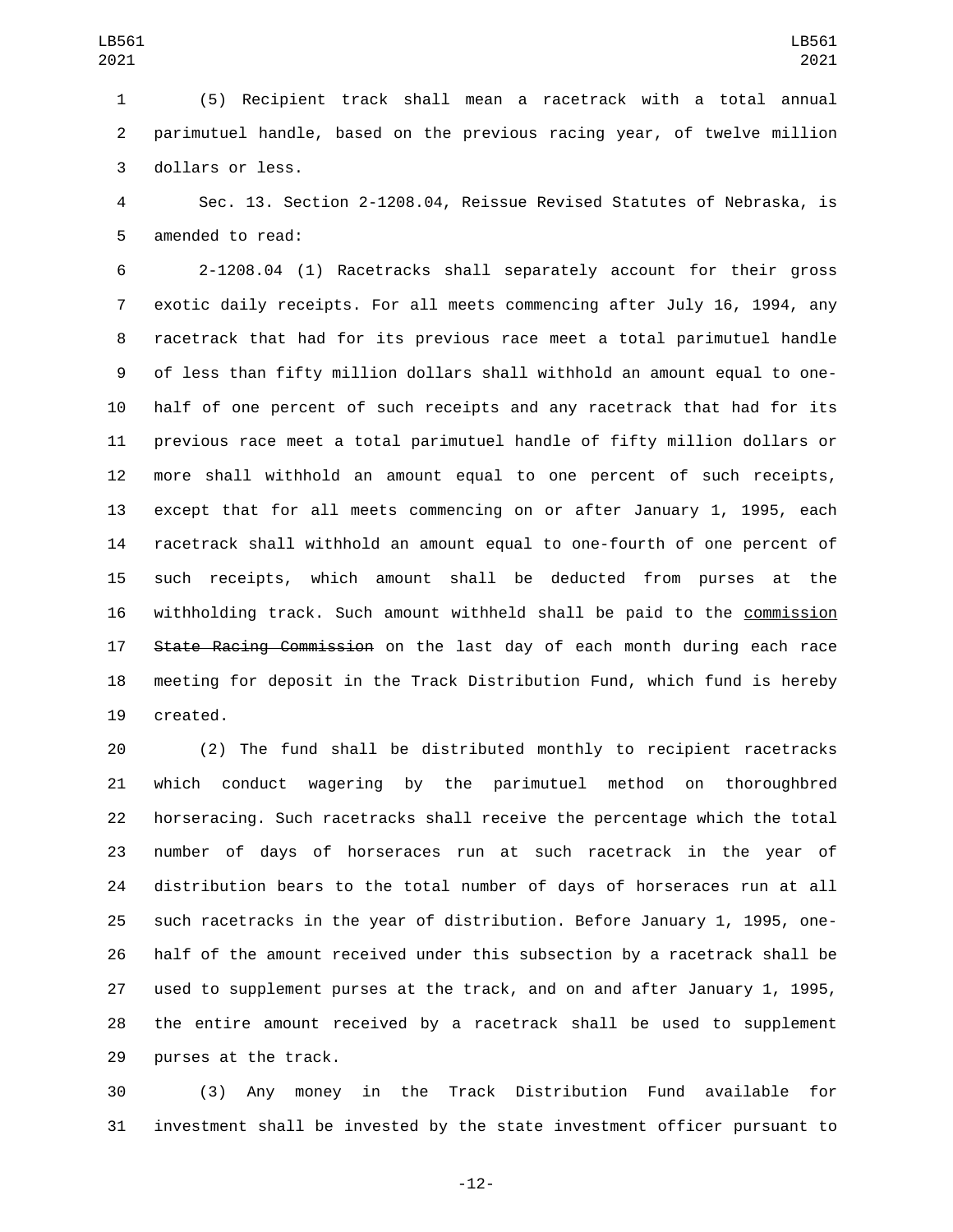the Nebraska Capital Expansion Act and the Nebraska State Funds Investment Act. Any money in the fund which is not distributed at the end of the calendar year shall be available for expenditure by the commission 4 to defray its expenses pursuant to section 2-1209.

 (4) The assessment required by this section shall be in addition to the assessments, taxes, and fees required by Chapter 2, article 12.

 Sec. 14. Section 2-1209, Reissue Revised Statutes of Nebraska, is 8 amended to read:

 2-1209 Out of the funds received pursuant to section 2-1208, the expenses of the commissioners, the compensation and reasonable expenses 11 of the executive director secretary, assistants, and employees, and the 12 other reasonable expenses of the commission State Racing Commission, including suitable furniture, equipment, supplies, and office expenses, shall first be paid. The commission shall maintain a reserve fund balance which shall not exceed ten percent of the appropriation for the commission for the calendar year. If the commission has unexpended funds in excess of its appropriation and authorized reserve fund balance at the end of the calendar year, such funds shall be credited to the General 19 Fund. Sums paid out by the commission shall be subject to the general policy for disbursement of funds by agencies of the state, including 21 regular audit.

 Sec. 15. Section 2-1211, Reissue Revised Statutes of Nebraska, is 23 amended to read:

 2-1211 Every corporation or association licensed under sections 2-1201 to 2-1218 shall so keep its books and records as to clearly show the total number of admissions to races conducted by it on each racing day, including the number of admissions upon free passes or complimentary tickets, and the amount received daily from admission fees and the total amount of money wagered during the race meeting, including wagers at locations to which its races were simulcast and at races which it received via simulcast from other racetracks, and shall furnish to the

-13-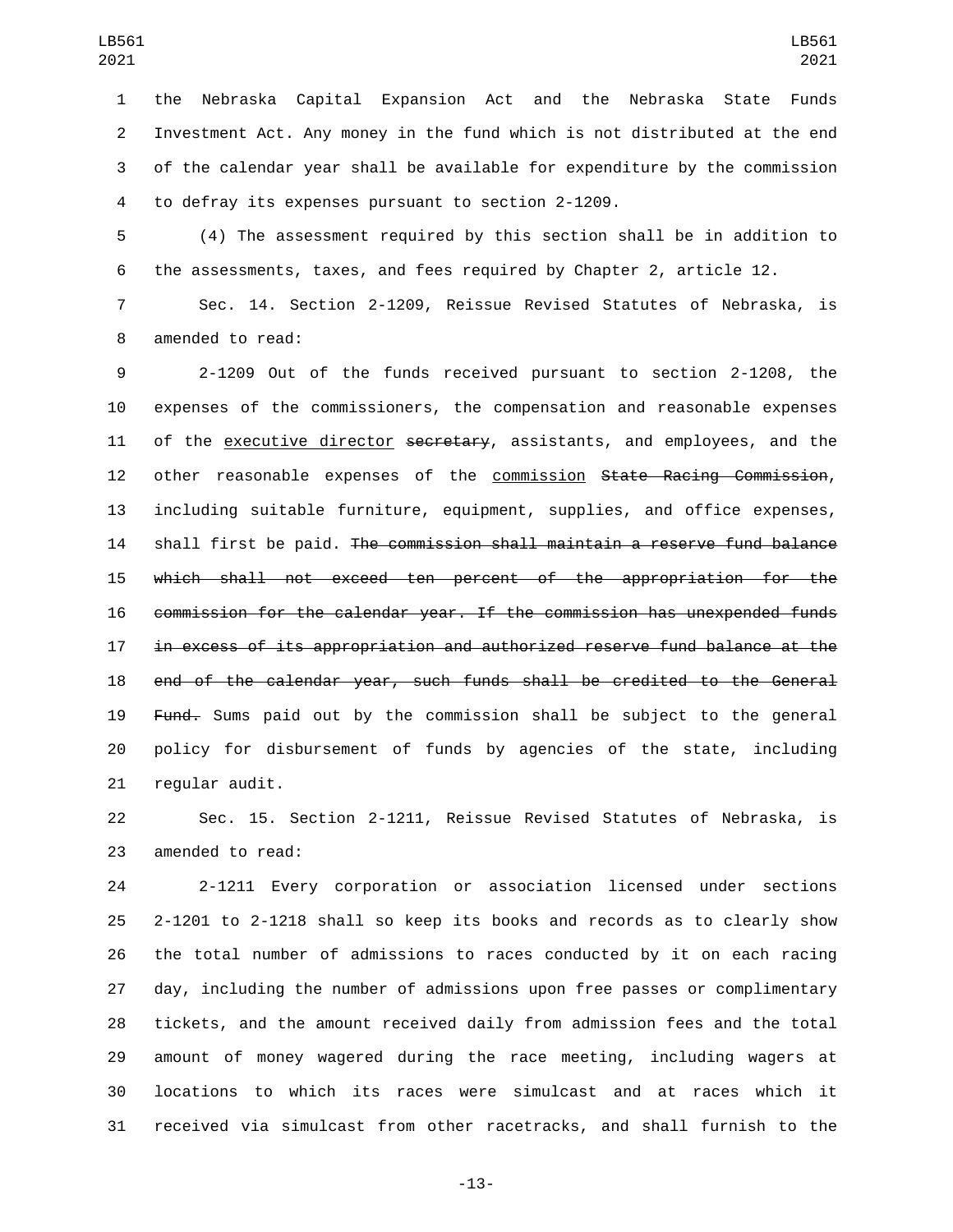commission State Racing Commission such reports and information as it may require with respect thereto. At the end of each race meeting, the licensee shall furnish to the commission and the Governor a complete audit by a certified public accountant detailing all expenses and disbursements. Such audit shall be in the form specified by the commission and shall be filed on or before February 1 following such 7 meet.

 Sec. 16. Section 2-1213, Reissue Revised Statutes of Nebraska, is 9 amended to read:

 2-1213 (1)(a) No racing under sections 2-1201 to 2-1218 shall be permitted on Sunday except when approved by a majority of the members of 12 the commission State Racing Commission upon application for approval by any racetrack. Such approval shall be given after the commission has considered: (i) Whether Sunday racing at the applicant track will tend to promote and encourage agriculture and horse breeding in Nebraska; (ii) whether the applicant track operates under a license granted by the commission; (iii) whether the applicant track is in compliance with all applicable health, safety, fire, and police rules and regulations or ordinances; (iv) whether the denial of Sunday racing at the applicant track would impair such track's economic ability to continue to function under its license; and (v) whether the record of the public hearing held on the issue of Sunday racing at the applicant track shows reasonable public support. Notice of such public hearing shall be given at least ten days prior thereto by publication in a newspaper having general circulation in the county in which the applicant track is operating, and the commission shall conduct a public hearing in such county. The commission may adopt, promulgate, and enforce rules and regulations governing the application and approval for Sunday racing in addition to its powers in section 2-1203. If the commission permits racing on Sunday, the voters may prohibit such racing in the manner prescribed in section 2-1213.01. If approval by the commission for Sunday racing at the

-14-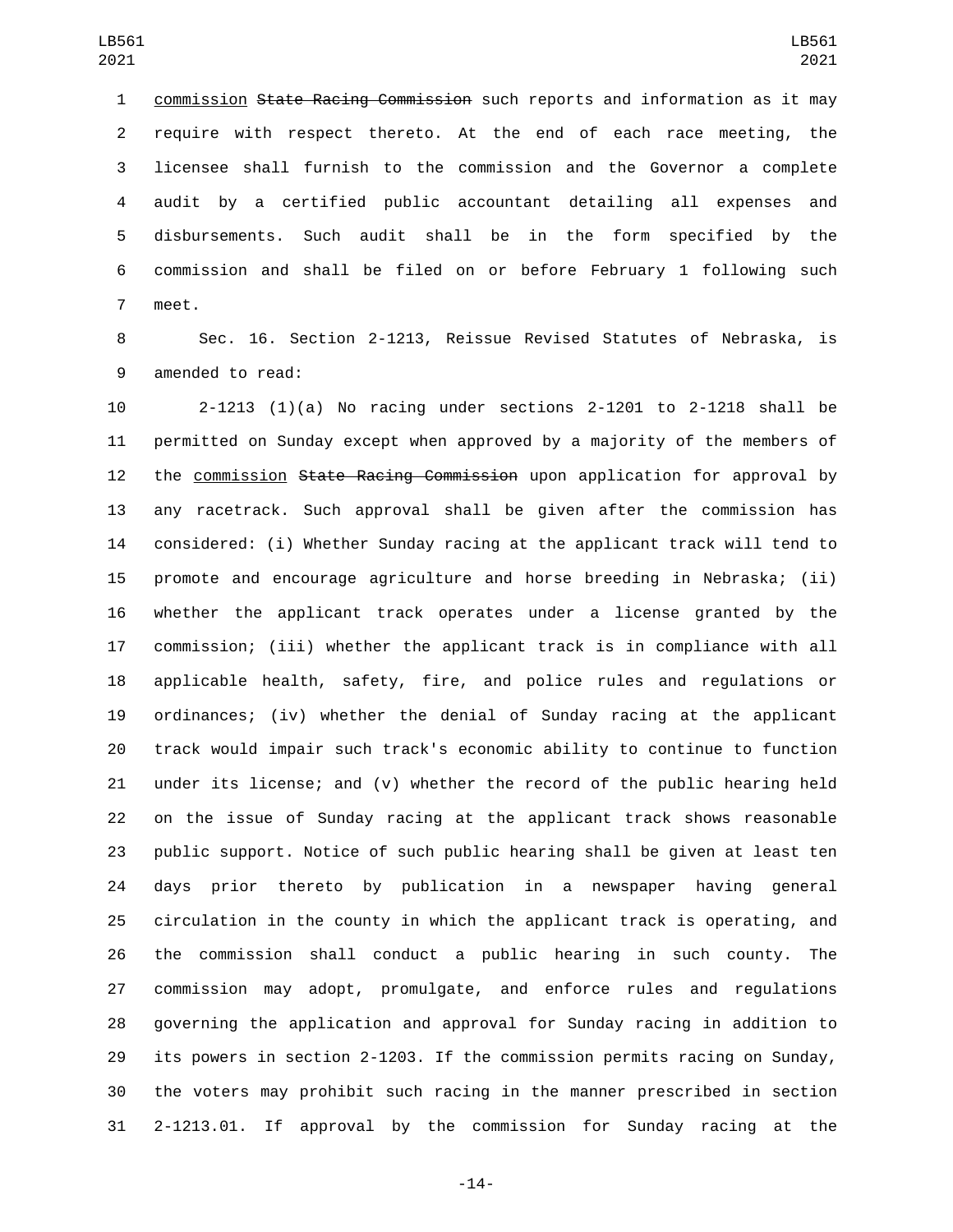applicant track is granted, no racing shall occur on Sunday until after 1 p.m.2

 (b) No license shall be granted for racing on more than one racetrack in any one county, except that the commission may, in its discretion, grant a license to any county agricultural society to conduct racing during its county fair notwithstanding a license may have been 7 issued for racing on another track in such county.

 (c) Since the purpose of sections 2-1201 to 2-1218 is to encourage agriculture and horse breeding in Nebraska, every licensee shall hold at least one race on each racing day limited to Nebraska-bred horses, including thoroughbreds or quarter horses. Three percent of the first money of every purse won by a Nebraska-bred horse shall be paid to the breeder of such horse. Beginning September 1, 2005, through January 1, 2008, each licensee who holds a license for quarter horseracing shall, for each live racing day, give preference to Nebraska-bred quarter horses in at least one race in lieu of the requirements of this subdivision.

 (2) For purposes of this section, Nebraska-bred horse shall mean a horse registered with the Nebraska Thoroughbred or Quarter Horse Registry and meeting the following requirements: (a) It shall have been foaled in Nebraska; (b) its dam shall have been registered, prior to foaling, with the Nebraska Thoroughbred or Quarter Horse Registry; and (c) its dam shall have been continuously in Nebraska for ninety days immediately prior to foaling, except that such ninety-day period may be reduced to thirty days in the case of a mare in foal which is purchased at a nationally recognized thoroughbred or quarter horse blood stock sale, the name and pedigree of the mare being listed in the sale catalog, and which is brought into this state and remains in this state for thirty days 28 immediately prior to foaling.

 The requirement that a dam shall be continuously in Nebraska for either ninety days or thirty days, as specified in subdivision (2)(c) of this section, shall not apply to a dam which is taken outside of Nebraska

-15-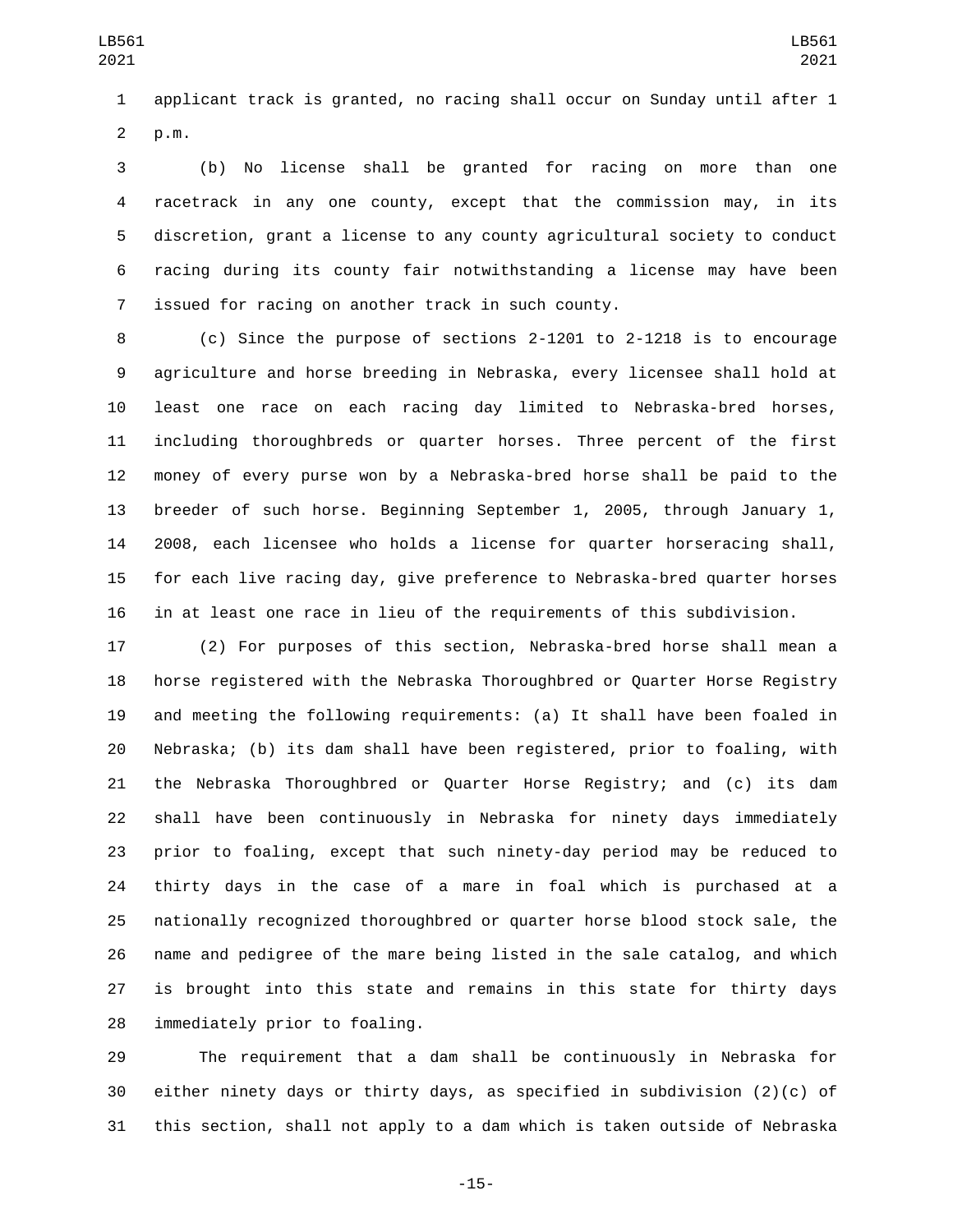to be placed for sale at a nationally recognized thoroughbred or quarter horse blood stock sale, the name and pedigree of the mare being listed in the sale catalog, or for the treatment of an extreme sickness or injury, if written notice of such proposed sale or treatment is provided to the secretary of the commission within three days of the date such horse is 6 taken out of the state.

 The commission may designate official registrars for the purpose of registration and to certify the eligibility of Nebraska-bred horses. An official registrar shall perform such duties in accordance with policies and procedures adopted and promulgated by the commission in the current rules and regulations of the commission. The commission may authorize the official registrar to collect specific fees as would reasonably compensate the registrar for expenses incurred in connection with registration of Nebraska-bred horses. The amount of such fee or fees shall be established by the commission and shall not be changed without commission approval. Fees shall not exceed one hundred dollars per horse.

 Any decision or action taken by the official registrar shall be subject to review by the commission or may be taken up by the commission 19 on its own initiative.

 Sec. 17. Section 2-1215, Reissue Revised Statutes of Nebraska, is 21 amended to read:

 2-1215 Any person, corporation, or association holding or conducting 23 any horserace or horserace meeting in connection with which the said parimutuel system of wagering is used or to be used, without a license 25 duly issued by the commission State Racing Commission; or any person, corporation, or association holding or conducting horseraces or horserace meetings in connection with which any wagering is permitted otherwise than in the manner hereinbefore specified in sections 2-1201 to 2-1218; 29 or any person, corporation<sub> $\sim$ </sub> or association violating any of the provisions of sections 2-1201 to 2-1218 or any of the rules and regulations prescribed by the commission, shall be guilty of a Class I

-16-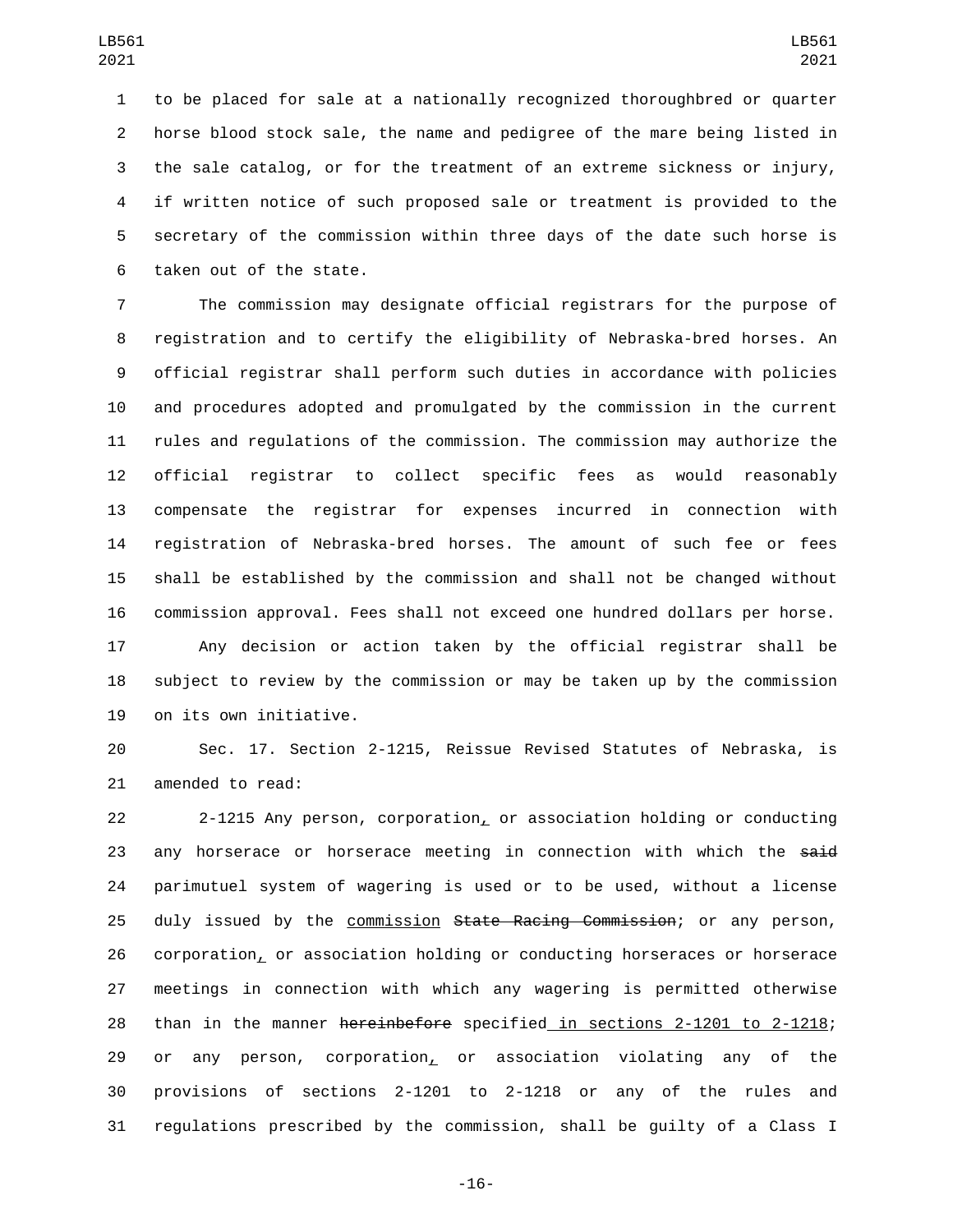1 misdemeanor.

 Sec. 18. Section 2-1216, Revised Statutes Cumulative Supplement, 3 2020, is amended to read:

 2-1216 The parimutuel system of wagering on the results of horseraces, when conducted within the racetrack enclosure at licensed horserace meetings, shall not under any circumstances be held or construed to be unlawful, any other statutes of the State of Nebraska to 8 the contrary notwithstanding. The money inuring to the commission State Racing Commission under sections 2-1201 to 2-1218 from permit fees or from other sources shall never be considered as license money. It is the intention of the Legislature that the funds arising under such sections be construed as general revenue to be appropriated and allocated exclusively for the specific purposes set forth in such sections.

 Sec. 19. Section 2-1217, Reissue Revised Statutes of Nebraska, is 15 amended to read:

16 2-1217 It shall be unlawful for any person to use<sub> $\tau$ </sub> or permit to be used a narcotic of any kind to stimulate or retard any horse that is to run in a race in this state to which the provisions of sections 2-1201 to 2-1218 apply, or for a person having the control of such horse and knowledge of such stimulation or retardation to allow it to run in any 21 such race. The owners of such horse<sub> $\tau$ </sub> and their agents or employees shall 22 permit any member of the commission State Racing Commission or any person 23 appointed by the said commission for that purpose to make such tests as the commission deems proper in order to determine whether any such animal 25 has been so stimulated or retarded. The findings of the said commission that a horse has been stimulated or retarded by a narcotic or narcotics 27 shall be prima facie evidence of such fact.

 Sec. 20. Section 2-1219, Reissue Revised Statutes of Nebraska, is 29 amended to read:

 2-1219 (1) When any matter comes before the commission State Racing Commission that may cause financial benefit or detriment to a member of

-17-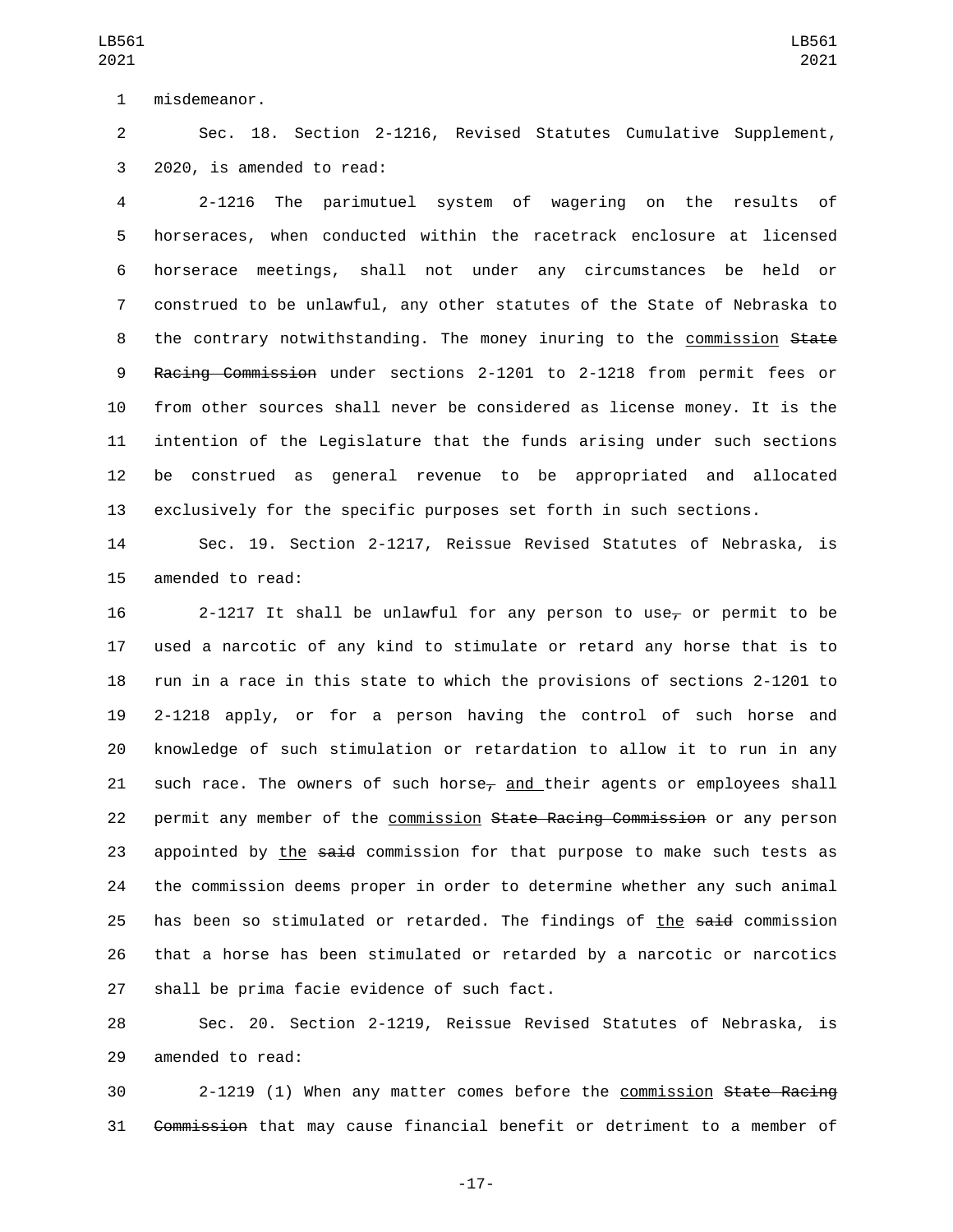the commission, a member of his or her immediate family, or a business with which the member is associated, which is distinguishable from the effects of such matter on the public generally or a broad segment of the public, such member shall take the following actions as soon as he or she is aware of such potential conflict or should reasonably be aware of such 6 potential conflict, whichever is sooner:

 (a) Prepare a written statement describing the matter requiring action or decision and the nature of the potential conflict;

 (b) Deliver a copy of the statement to the secretary of the 10 commission; and

 (c) Recuse himself or herself from taking any action or making any decision relating to such matter in the discharge of his or her official 13 duties as a member of the commission.

14 (2) No horse in which any employee of the commission State Racing Commission has any interest shall be raced at any meet under the 16 jurisdiction of the commission.

17 (3) No employee of the commission State Racing Commission shall have a pecuniary interest or engage in any private employment in a profession or business which is regulated by or interferes or conflicts with the performance or proper discharge of the duties of the commission.

 (4) No employee of the commission State Racing Commission shall wager or cause a wager to be placed on the outcome of any race at a race meeting which is under the jurisdiction and supervision of the 24 commission.

 (5) No employee of the commission State Racing Commission shall have a pecuniary interest or engage in any private employment in a business which does business with any racing association licensed by the commission or in any business issued a concession operator license by the 29 commission.

 (6) Any commission employee violating this section shall forfeit his 31 or her employment.

-18-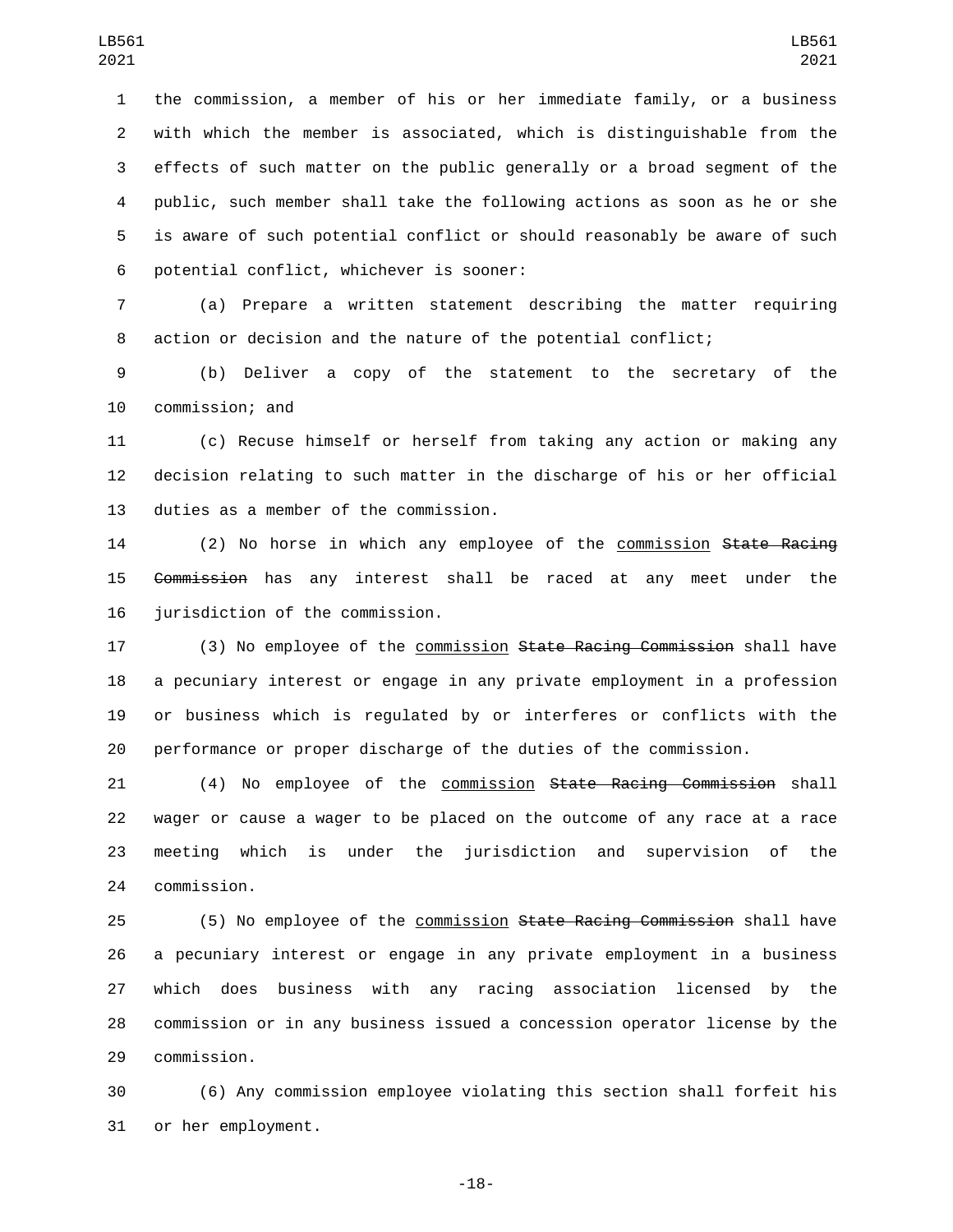(7) The commission shall include in its rules and regulations prohibitions against actual or potential specific conflicts of interest on the part of racing officials and other individuals licensed by the commission.4

 Sec. 21. Section 2-1221, Revised Statutes Cumulative Supplement, 6 2020, is amended to read:

 2-1221 Except as provided in section 2-1207, whoever directly or indirectly accepts anything of value to be wagered or to be transmitted or delivered for wager in any parimutuel system of wagering on horseraces or delivers anything of value which has been received outside of the enclosure of a racetrack holding a race meet licensed under sections 2-1201 to 2-1247 to be placed as wagers in the parimutuel pool within 13 such enclosure shall be guilty of a Class  $I$   $I$   $I$  misdemeanor.

 Sec. 22. Section 2-1222, Revised Statutes Cumulative Supplement, 2020, is amended to read:

 2-1222 There is hereby created the Racing and Gaming Commission's Cash Fund from which shall be appropriated such amounts as are available therefrom and as shall be considered incident to the administration of the State Racing and Gaming Commission's office. The fund shall contain all license fees and gross receipt taxes collected by the commission as provided under sections 2-1203, 2-1203.01, and 2-1208 but shall not include taxes collected pursuant to section 2-1208.01, and such fees and taxes collected shall be remitted to the State Treasurer for credit to the Racing and Gaming Commission's Cash Fund. Money in the fund may be transferred to the General Fund at the direction of the Legislature. The State Treasurer shall transfer one hundred fifty thousand dollars from the fund to the General Fund on or before June 15, 2018, on such dates and in such amounts as directed by the budget administrator of the budget division of the Department of Administrative Services. Any money in the Racing and Gaming Commission's Cash Fund available for investment shall be invested by the state investment officer pursuant to the Nebraska

-19-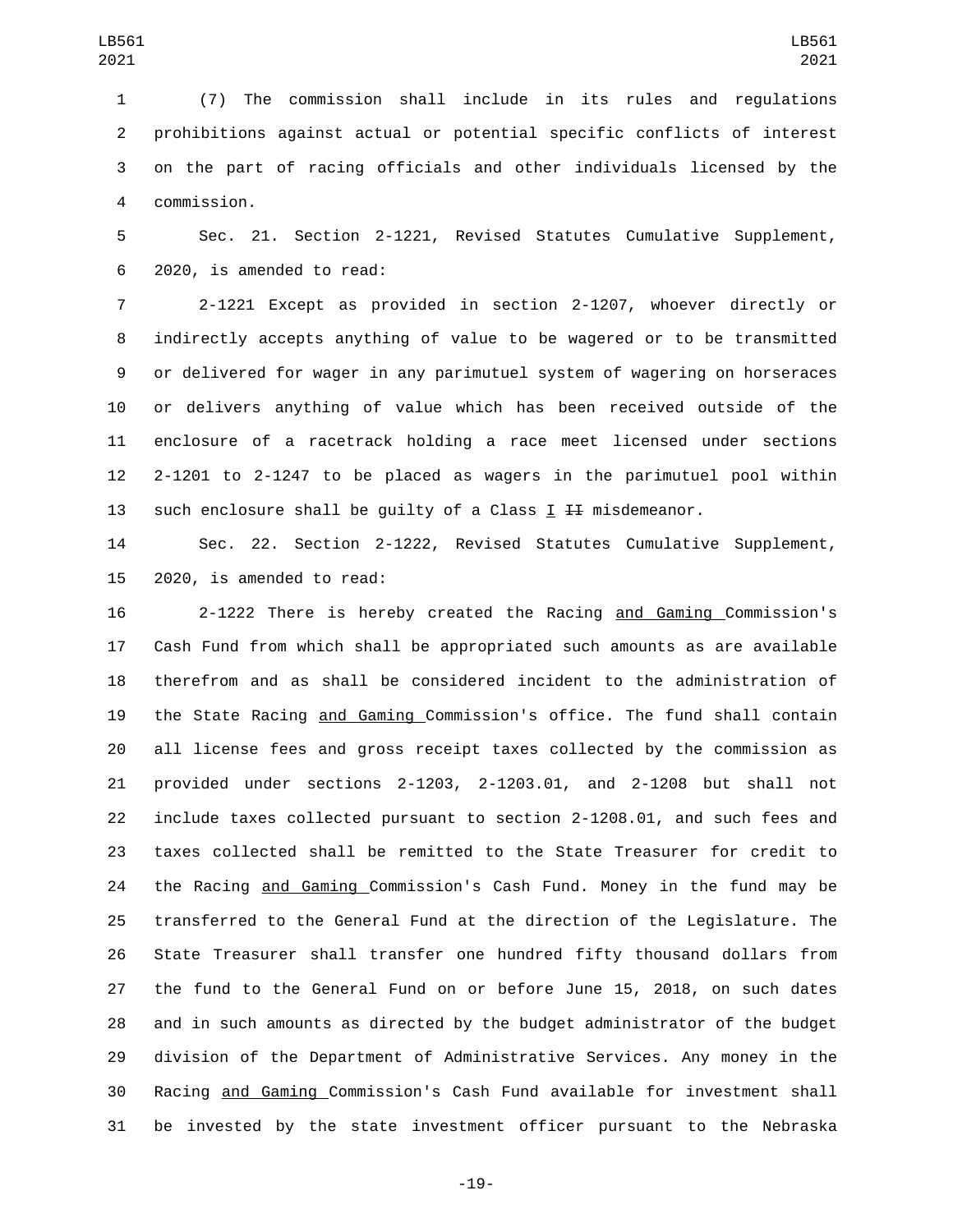Capital Expansion Act and the Nebraska State Funds Investment Act.

 Sec. 23. Section 2-1224, Reissue Revised Statutes of Nebraska, is 3 amended to read:

2-1224 (1) The Legislature finds that:4

 (a) The horseracing, horse breeding, and parimutuel wagering industry is an important sector of the agricultural economy of the state, provides substantial revenue for state and local governments, and employs 8 many residents of the state;

 (b) The simultaneous telecast of live audio and visual signals of horseraces conducted within the state on which parimutuel betting is permitted holds the potential to strengthen and further these economic contributions and it is in the best interest of the state to permit such 13 live telecasts;

 (c) Permitting parimutuel wagering on the results of horseracing conducted at racetracks outside the state also holds the potential to strengthen and further these economic contributions and it is in the best interest of the state to permit such wagering; and

 (d) No simulcast or interstate simulcast shall be authorized which would jeopardize present live racing, horse breeding, or employment opportunities or which would infringe on current operations or markets of the racetracks which generate significant revenue for local governments in the state.

 (2) The Legislature hereby authorizes the telecasts of horseraces conducted within the state on which parimutuel wagering shall be permitted and interstate simulcasting under rules and regulations adopted 26 and promulgated by the commission State Racing Commission in the manner and subject to the conditions provided in sections 2-1207 and 2-1224 to  $2 - 1229$ .

 Sec. 24. Section 2-1225, Reissue Revised Statutes of Nebraska, is 30 amended to read:

2-1225 For purposes of sections 2-1207 and 2-1224 to 2-1229, unless

-20-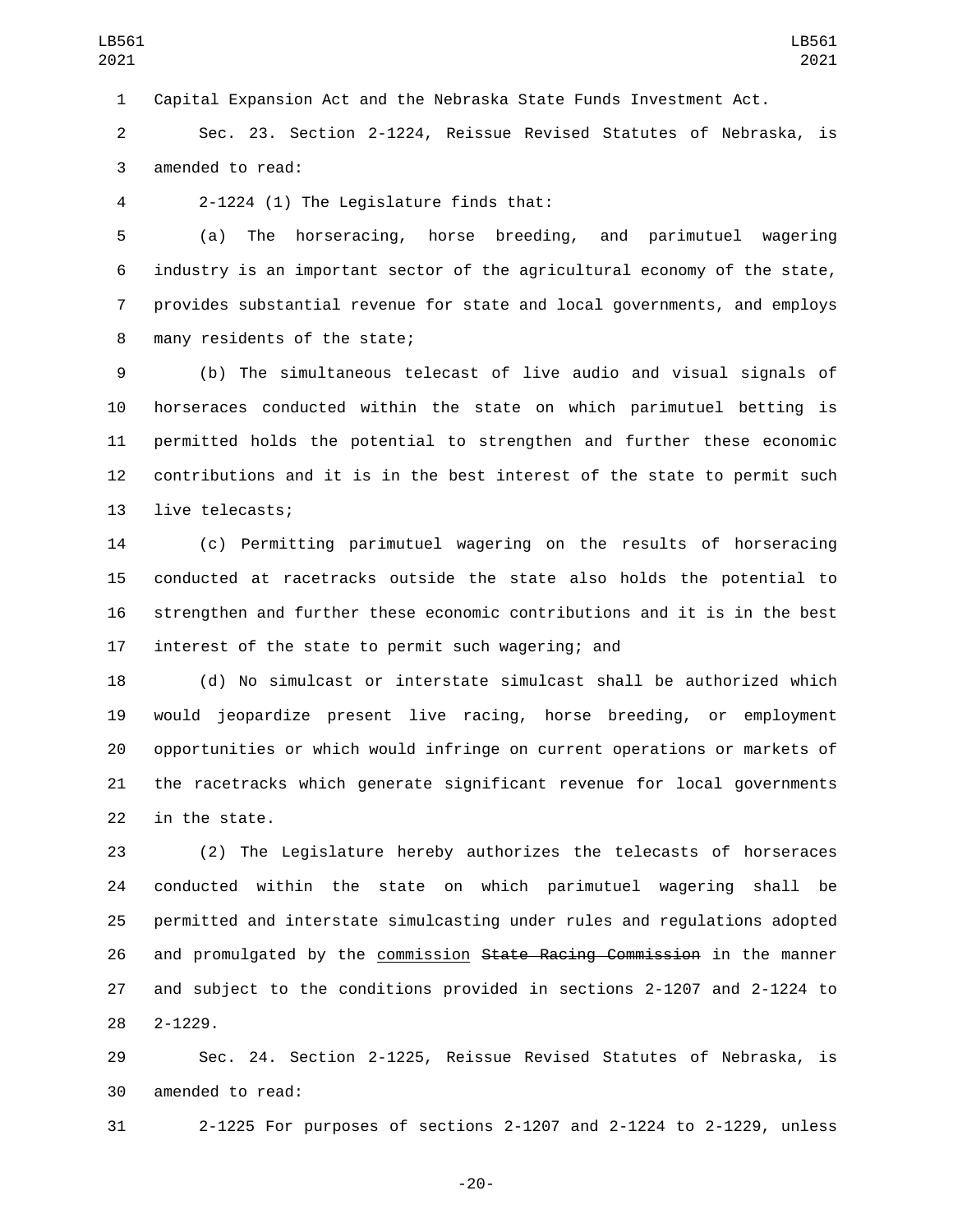1 the context otherwise requires:

(1) Commission shall mean the State Racing and Gaming Commission;

 (2) Interstate simulcast shall mean parimutuel wagering at any licensed racetrack within the state on the results of any horserace 5 conducted outside the state;

 (3) Licensed horserace meeting shall include, but not be limited to, licensed racetracks at which simulcasts or interstate simulcasts are 8 conducted;

 (4) Operator shall mean any licensee issued a license under sections 2-1201 to 2-1223 operating a simulcast facility in accordance with 11 sections 2-1224 to 2-1229;

 (5) Receiving track shall mean any track which displays a simulcast which originates from another track or which conducts interstate 14 simulcasts;

 (6) Sending track shall mean any track from which a simulcast or 16 interstate simulcast originates;

 (7) Simulcast shall mean the telecast of live audio and visual signals of any horserace conducted in the state for the purpose of 19 parimutuel wagering;

 (8) Simulcast facility shall mean a facility within the state which is authorized to display simulcasts for parimutuel wagering purposes under sections 2-1224 to 2-1227 or to conduct interstate simulcasts under 23 sections 2-1228 and 2-1229; and

 (9) Track shall mean the grounds or enclosures within which horseraces are conducted by licensees authorized to conduct such races in 26 accordance with sections 2-1201 to 2-1223.

 Sec. 25. Section 2-1244, Reissue Revised Statutes of Nebraska, is 28 amended to read:

 2-1244 For purposes of sections 2-1243 to 2-1246, horseracing industry participant shall mean an individual who currently holds a valid 31 license from the State Racing and Gaming Commission and who owns, trains,

-21-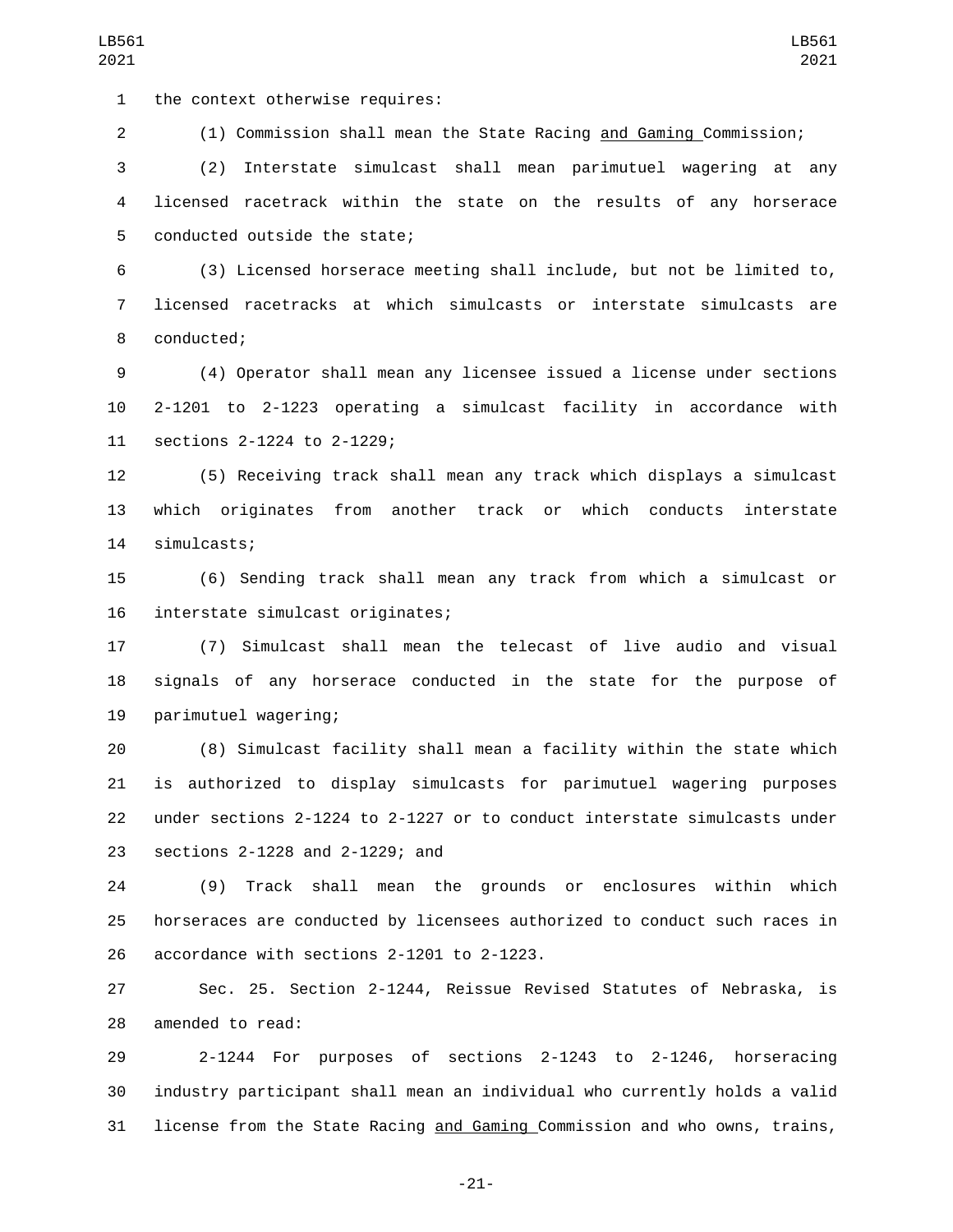cares for, or rides horses stabled at a Nebraska-licensed racetrack for the purpose of horseracing at the live race meeting at such racetrack.

 Sec. 26. Section 2-1246, Reissue Revised Statutes of Nebraska, is 4 amended to read:

 2-1246 (1) The State Racing and Gaming Commission shall adopt and promulgate rules and regulations which provide for dismissal, license revocation or suspension, fines, or other suitable penalties necessary to 8 enforce sections 2-1243 to 2-1245.

 (2) Nothing in such sections shall affect in any way the right of any horseracing industry participant to bring any action in any appropriate forum for the violation of any law of this state or any rule 12 of racing.

 Sec. 27. Section 2-1247, Reissue Revised Statutes of Nebraska, is 14 amended to read:

 2-1247 The Interstate Compact on Licensure of Participants in Horse Racing with Pari-Mutuel Wagering is hereby enacted into law and entered into with all other jurisdictions legally joining therein, in the form 18 substantially as follows:

19 ARTICLE I. PURPOSES

20 Section 1. Purposes.

21 The purposes of this compact are to:

 1. Establish uniform requirements among the party states for the licensing of participants in live horse racing with pari-mutuel wagering, and ensure that all such participants who are licensed pursuant to this compact meet a uniform minimum standard of honesty and integrity.

 2. Facilitate the growth of the horse racing industry in each party state and nationwide by simplifying the process for licensing participants in live racing, and reduce the duplicative and costly process of separate licensing by the regulatory agency in each state that conducts live horse racing with pari-mutuel wagering.

3. Authorize the Nebraska State Racing and Gaming Commission to

-22-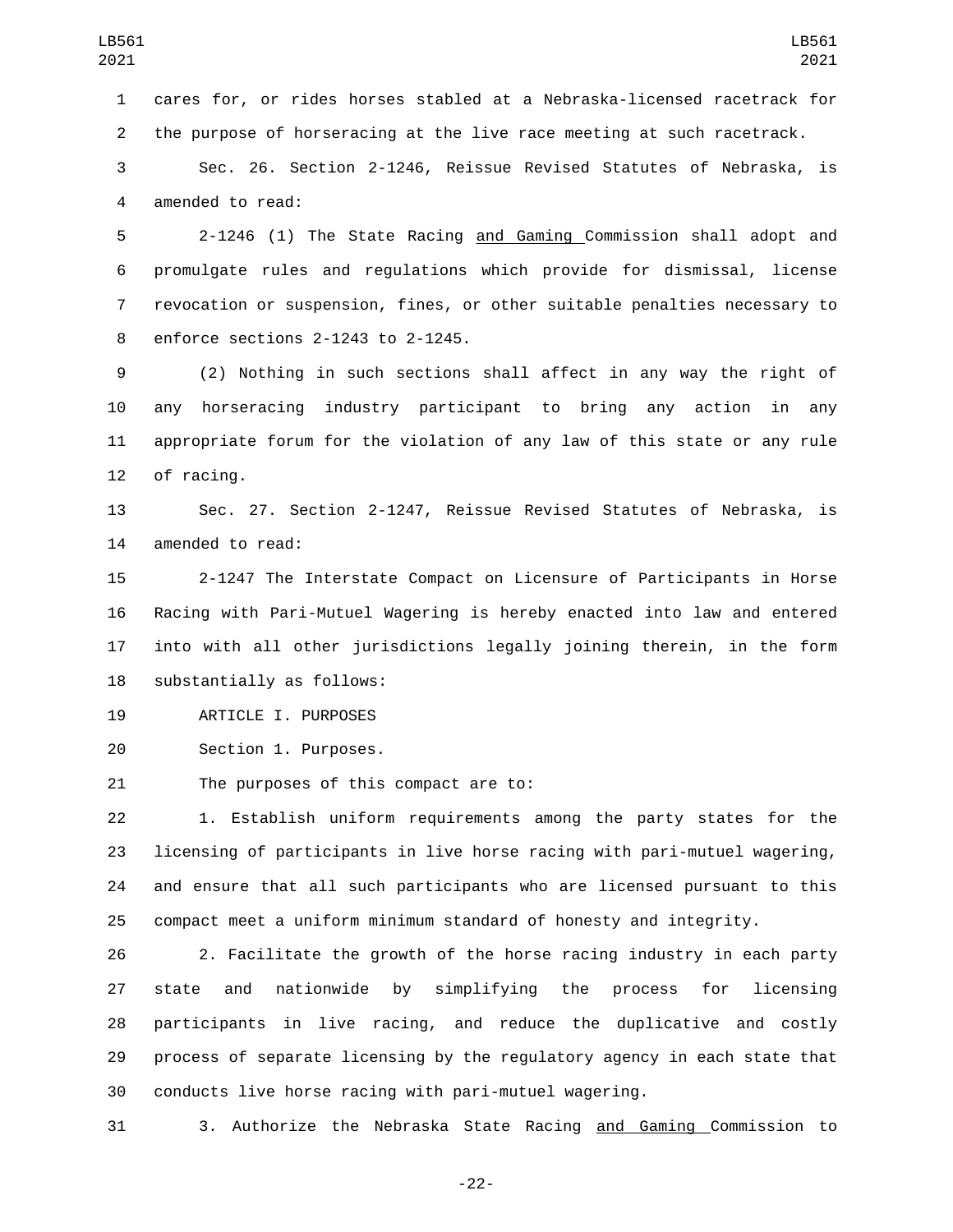4. Provide for participation in this compact by officials of the party states, and permit those officials, through the compact committee established by this compact, to enter into contracts with governmental agencies and nongovernmental persons to carry out the purposes of this 6 compact.

 5. Establish the compact committee created by this compact as an interstate governmental entity duly authorized to request and receive criminal history record information from the Federal Bureau of Investigation and other state and local law enforcement agencies.

11 ARTICLE II. DEFINITIONS

12 Section 2. Definitions.

 "Compact committee" means the organization of officials from the party states that is authorized and empowered by this compact to carry 15 out the purposes of this compact.

 "Official" means the appointed, elected, designated or otherwise duly selected member of a racing commission or the equivalent thereof in a party state who represents that party state as a member of the compact 19 committee.

 "Participants in live racing" means participants in live horse racing with pari-mutuel wagering in the party states.

"Party state" means each state that has enacted this compact.

 "State" means each of the several states of the United States, the District of Columbia, the Commonwealth of Puerto Rico and each territory 25 or possession of the United States.

ARTICLE III. ENTRY INTO FORCE, ELIGIBLE PARTIES AND WITHDRAWAL

27 Section 3. Entry into force.

 This compact shall come into force when enacted by any four (4) states. Thereafter, this compact shall become effective as to any other state upon both (i) that state's enactment of this compact and (ii) the affirmative vote of a majority of the officials on the compact committee

-23-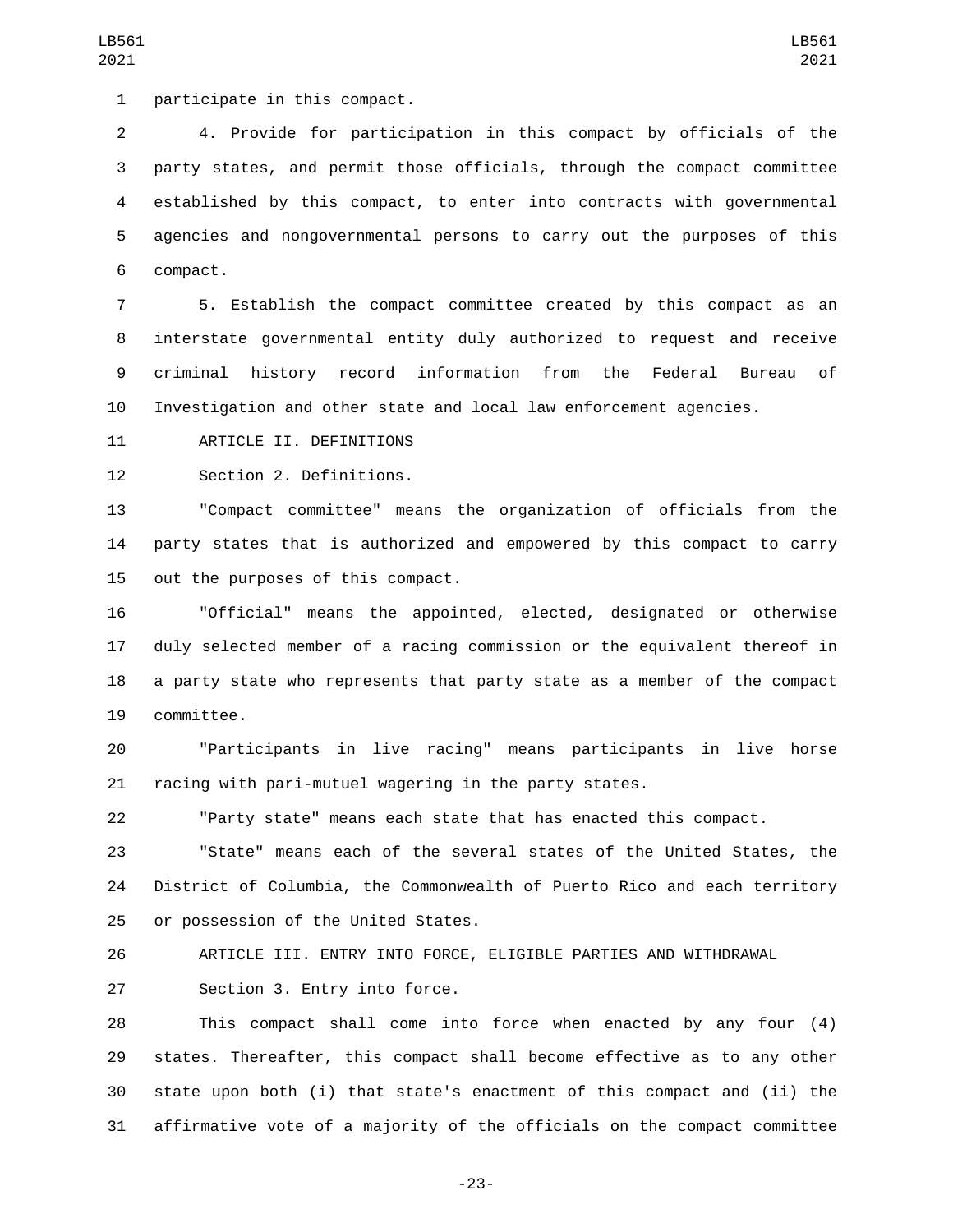1 as provided in Section 8.

2 Section 4. States eligible to join compact.

 Any state that has adopted or authorized horse racing with pari-mutuel wagering shall be eligible to become party to this compact.

 Section 5. Withdrawal from compact and impact thereof on force and 6 effect of compact.

 Any party state may withdraw from this compact by enacting a statute repealing this compact, but no such withdrawal shall become effective until the head of the executive branch of the withdrawing state has given notice in writing of such withdrawal to the head of the executive branch of all other party states. If as a result of withdrawals participation in this compact decreases to less than three (3) party states, this compact no longer shall be in force and effect unless and until there are at least three (3) or more party states again participating in this compact.

15 ARTICLE IV. COMPACT COMMITTEE

16 Section 6. Compact committee established.

 There is hereby created an interstate governmental entity to be known as the "compact committee," which shall be comprised of one (1) official from the racing commission or its equivalent in each party state. The Nebraska State Racing and Gaming Commission shall designate one of its members to represent the State of Nebraska as the compact committee official. A compact committee official shall be appointed, serve and be subject to removal in accordance with the laws of the party state he represents. Pursuant to the laws of his party state, each official shall have the assistance of his state's racing commission or the equivalent thereof in considering issues related to licensing of participants in live racing and in fulfilling his responsibilities as the representative from his state to the compact committee. If an official representing the State of Nebraska is unable to perform any duty in connection with the powers and duties of the compact committee, the Nebraska State Racing and Gaming Commission shall designate another of

-24-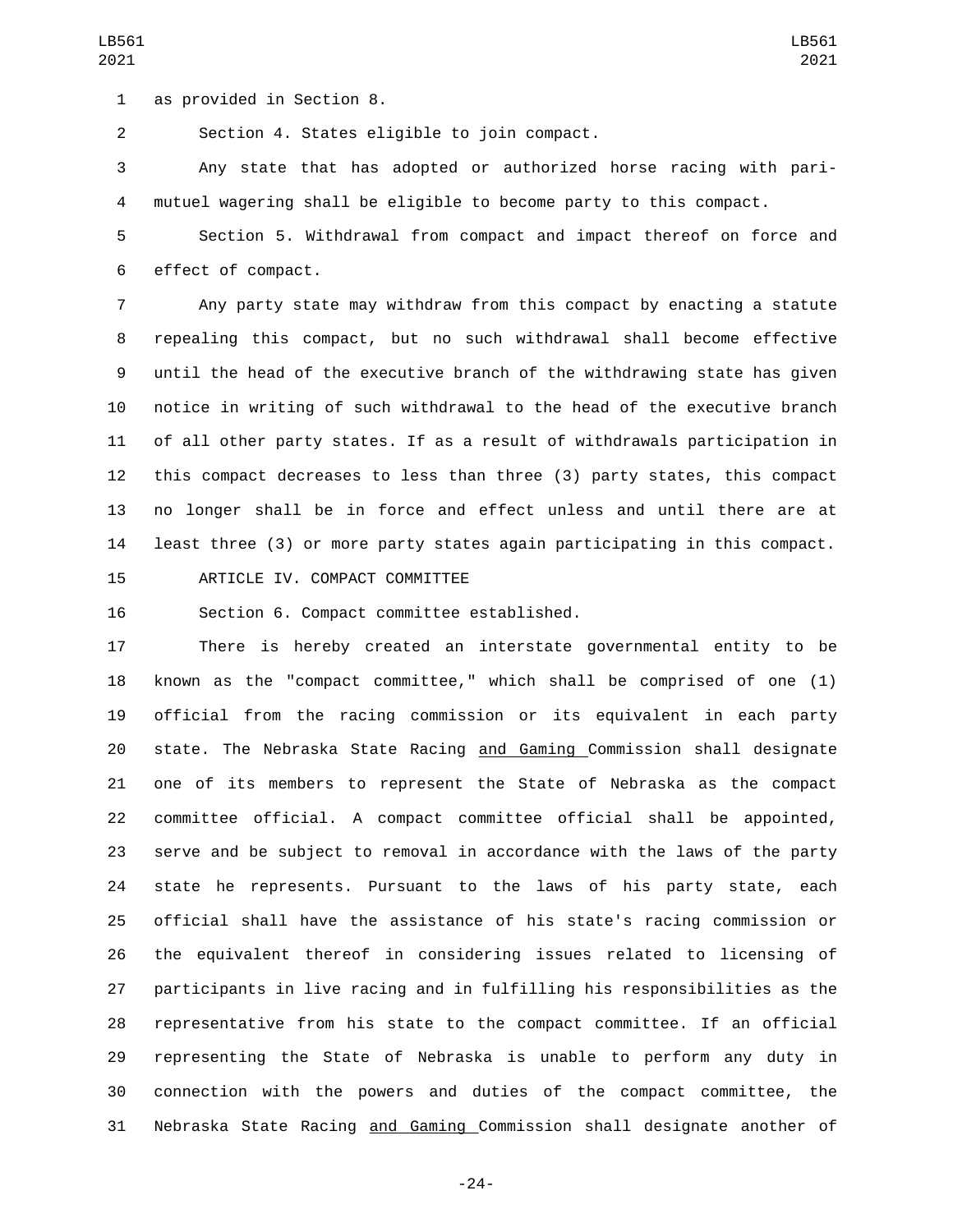1 its members or its executive director secretary as an alternate who shall serve and represent the State of Nebraska as its official on the compact committee until the commission determines that the original representative official is able once again to perform the duties as that party state's representative official on the compact committee. The designation of an alternate shall be communicated by the Nebraska State Racing and Gaming Commission to the compact committee as the committee's 8 bylaws may provide.

Section 7. Powers and duties of compact committee.

 In order to carry out the purposes of this compact, the compact committee is hereby granted the power and duty to:

 1. Determine which categories of participants in live racing, including but not limited to owners, trainers, jockeys, grooms, mutuel clerks, racing officials, veterinarians, and farriers, should be licensed by the committee, and establish the requirements for the initial licensure of applicants in each such category, the term of the license for each category, and the requirements for renewal of licenses in each category. Provided, however, that with regard to requests for criminal history record information on each applicant for a license, and with regard to the effect of a criminal record on the issuance or renewal of a license, the compact committee shall determine for each category of participants in live racing which licensure requirements for that category are, in its judgment, the most restrictive licensure requirements of any party state for that category and shall adopt licensure requirements for that category that are, in its judgment, comparable to those most restrictive requirements.

 2. Investigate applicants for a license from the compact committee and, as permitted by federal and state law, gather information on such applicants, including criminal history record information from the Federal Bureau of Investigation and relevant state and local law enforcement agencies, and, where appropriate, from the Royal Canadian

-25-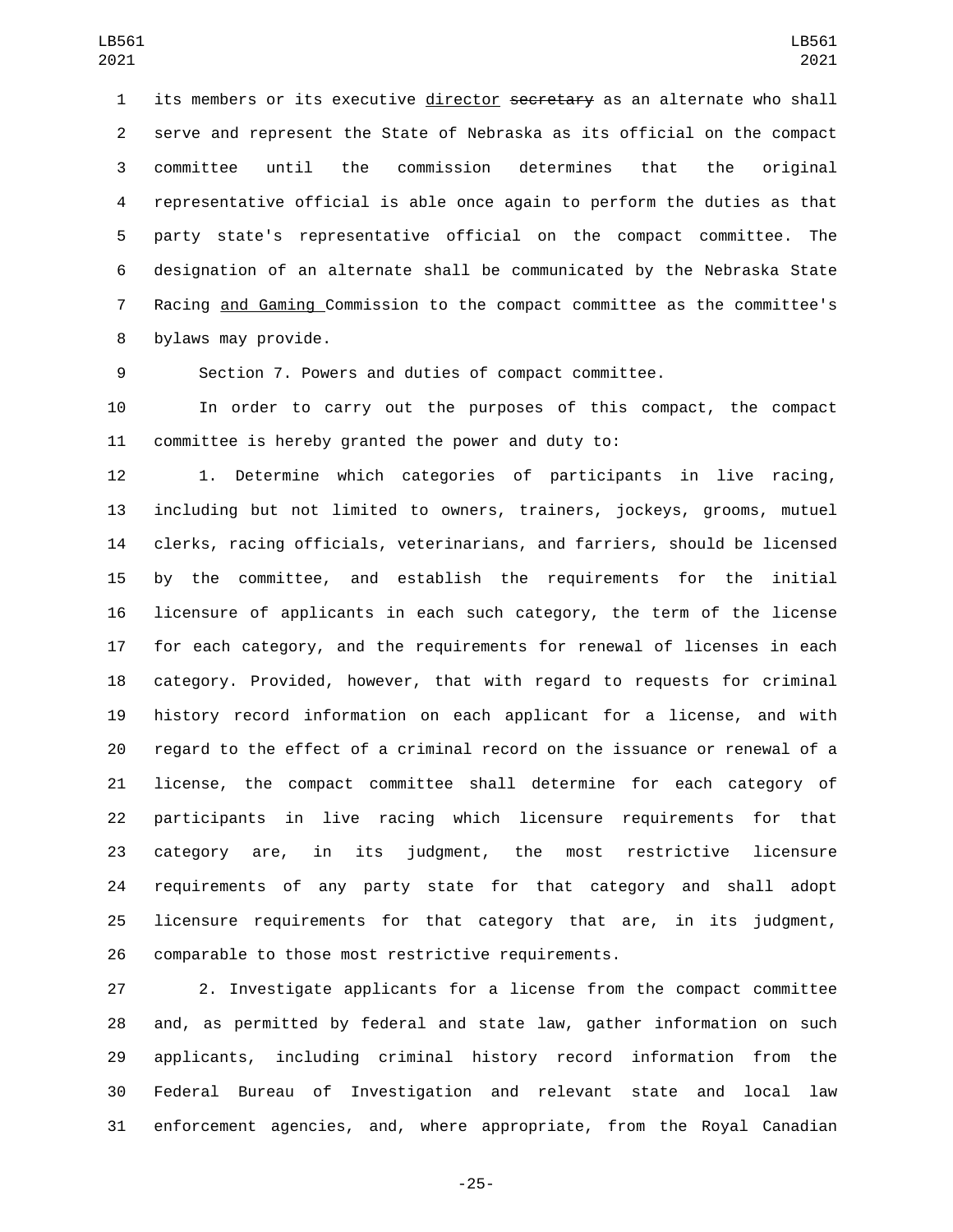Mounted Police and law enforcement agencies of other countries, necessary to determine whether a license should be issued under the licensure requirements established by the committee as provided in paragraph 1 above. Only officials on, and employees of, the compact committee may receive and review such criminal history record information, and those officials and employees may use that information only for the purposes of this compact. No such official or employee may disclose or disseminate such information to any person or entity other than another official on or employee of the compact committee. The fingerprints of each applicant for a license from the compact committee shall be taken by the compact committee, its employees, or its designee and, pursuant to Public Law 92-544 or Public Law 100-413, shall be forwarded to a state identification bureau, or to the Association of Racing Commissioners, International, an association of state officials regulating pari-mutuel wagering designated by the Attorney General of the United States, for submission to the Federal Bureau of Investigation for a criminal history record check. Such fingerprints may be submitted on a fingerprint card or by electronic or other means authorized by the Federal Bureau of Investigation or other receiving law enforcement agency.

 3. Issue licenses to, and renew the licenses of, participants in live racing listed in paragraph 1 of this section who are found by the committee to have met the licensure and renewal requirements established by the committee. The compact committee shall not have the power or authority to deny a license. If it determines that an applicant will not be eligible for the issuance or renewal of a compact committee license, the compact committee shall notify the applicant that it will not be able to process his application further. Such notification does not constitute and shall not be considered to be the denial of a license. Any such applicant shall have the right to present additional evidence to, and to be heard by, the compact committee, but the final decision on issuance or renewal of the license shall be made by the compact committee using the

-26-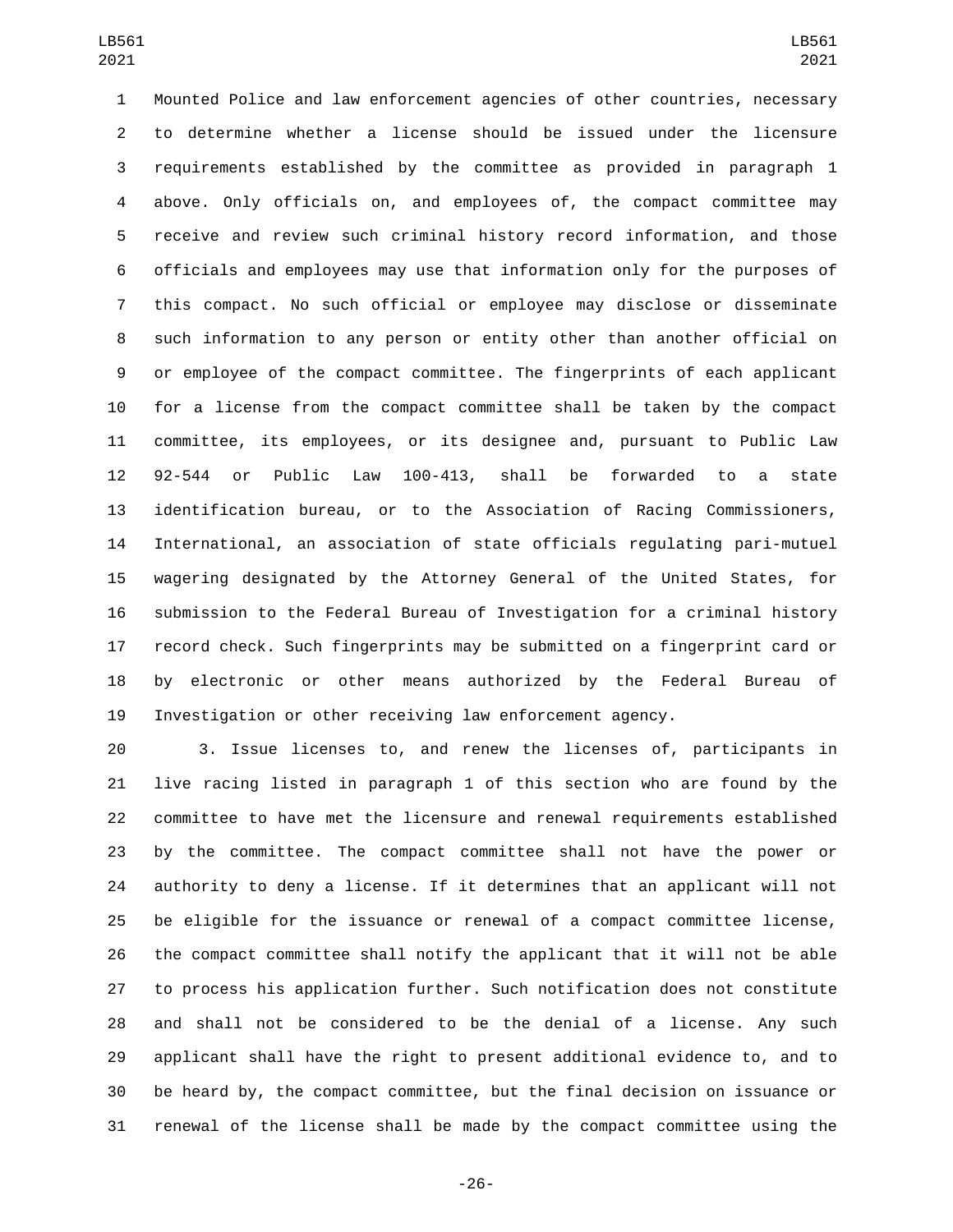requirements established pursuant to paragraph 1 of this section.

 4. Enter into contracts or agreements with governmental agencies and with nongovernmental persons to provide personal services for its activities and such other services as may be necessary to effectuate the 5 purposes of this compact.

 5. Create, appoint, and abolish those offices, employments, and positions, including an executive director, as it deems necessary for the purposes of this compact, prescribe their powers, duties and qualifications, hire persons to fill those offices, employments and positions, and provide for the removal, term, tenure, compensation, fringe benefits, retirement benefits and other conditions of employment 12 of its officers, employees and other positions.

 6. Borrow, accept, or contract for the services of personnel from any state, the United States, or any other governmental agency, or from any person, firm, association, corporation or other entity.

 7. Acquire, hold, and dispose of real and personal property by gift, purchase, lease, license, or in other similar manner, in furtherance of 18 the purposes of this compact.

 8. Charge a fee to each applicant for an initial license or renewal 20 of a license.

9. Receive other funds through gifts, grants and appropriations.

22 Section 8. Voting requirements.

 A. Each official shall be entitled to one (1) vote on the compact 24 committee.

 B. All action taken by the compact committee with regard to the addition of party states as provided in Section 3, the licensure of participants in live racing, and the receipt and disbursement of funds shall require a majority vote of the total number of officials (or their alternates) on the committee. All other action by the compact committee shall require a majority vote of those officials (or their alternates) 31 present and voting.

-27-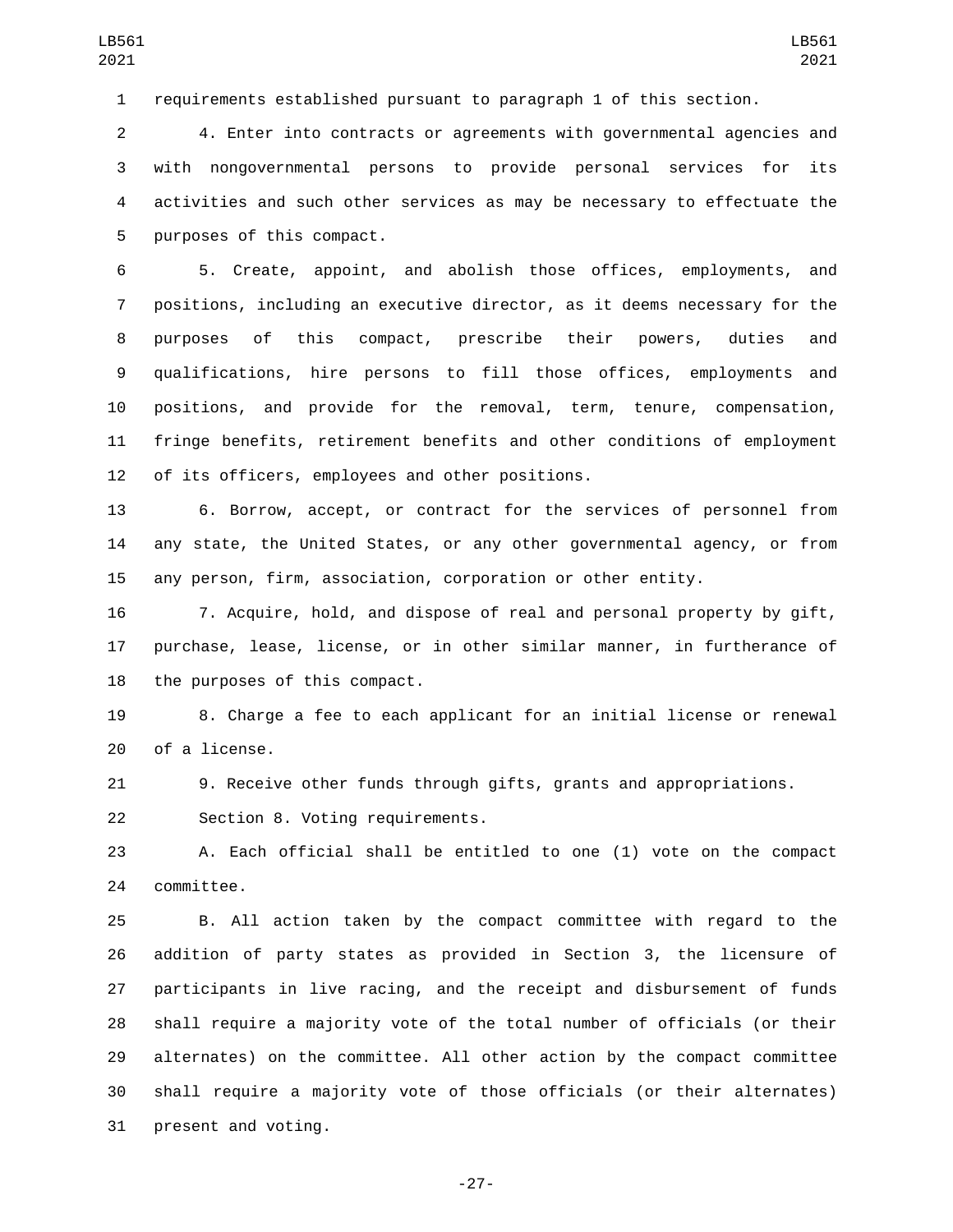C. No action of the compact committee may be taken unless a quorum is present. A majority of the officials (or their alternates) on the compact committee shall constitute a quorum.3

Section 9. Administration and management.4

 A. The compact committee shall elect annually from among its members a chairman, a vice-chairman, and a secretary/treasurer.

 B. The compact committee shall adopt bylaws for the conduct of its business by a two-thirds vote of the total number of officials (or their alternates) on the committee at that time and shall have the power by the same vote to amend and rescind these bylaws. The committee shall publish its bylaws in convenient form and shall file a copy thereof and a copy of any amendments thereto with the secretary of state or equivalent agency 13 of each of the party states.

 C. The compact committee may delegate the day-to-day management and administration of its duties and responsibilities to an executive 16 director and his support staff.

 D. Employees of the compact committee shall be considered 18 governmental employees.

 Section 10. Immunity from liability for performance of official 20 responsibilities and duties.

 No official of a party state or employee of the compact committee shall be held personally liable for any good faith act or omission that occurs during the performance and within the scope of his 24 responsibilities and duties under this compact.

ARTICLE V. RIGHTS AND RESPONSIBILITIES OF EACH PARTY STATE

Section 11. Rights and responsibilities of each party state.

A. By enacting this compact, each party state:

 1. Agrees (i) to accept the decisions of the compact committee regarding the issuance of compact committee licenses to participants in live racing pursuant to the committee's licensure requirements, and (ii) to reimburse or otherwise pay the expenses of its official representative

-28-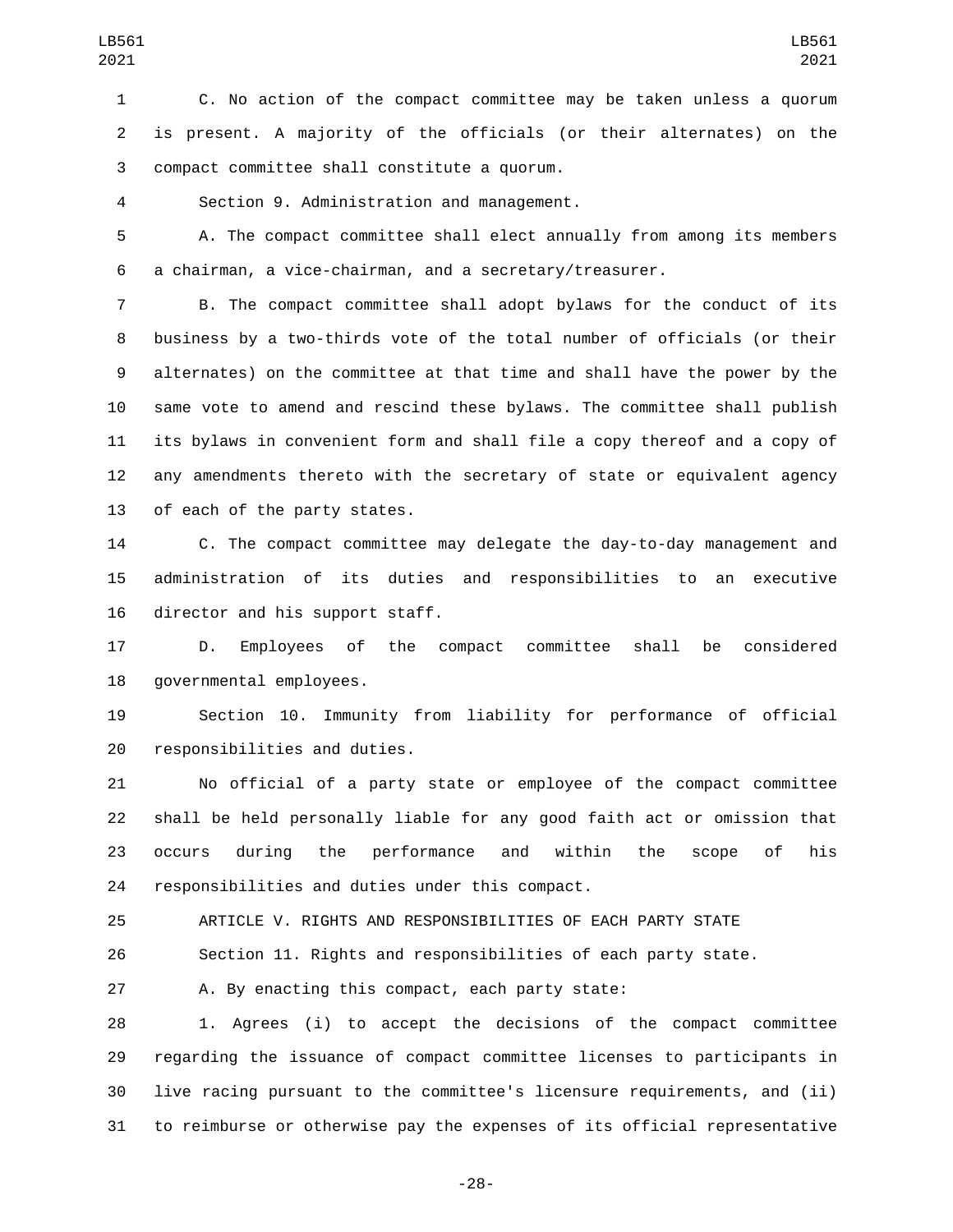1 on the compact committee or his alternate.

 2. Agrees not to treat a notification to an applicant by the compact committee under paragraph 3 of Section 7 that the compact committee will not be able to process his application further as the denial of a license, or to penalize such applicant in any other way based solely on 6 such a decision by the compact committee.

 3. Reserves the right (i) to charge a fee for the use of a compact committee license in that state, (ii) to apply its own standards in determining whether, on the facts of a particular case, a compact committee license should be suspended or revoked, (iii) to apply its own standards in determining licensure eligibility, under the laws of that party state, for categories of participants in live racing that the compact committee determines not to license and for individual participants in live racing who do not meet the licensure requirements of the compact committee, and (iv) to establish its own licensure standards for the licensure of non-racing employees at horse racetracks and employees at separate satellite wagering facilities. Any party state that suspends or revokes a compact committee license shall, through its racing commission or the equivalent thereof or otherwise, promptly notify the compact committee of that suspension or revocation.

 B. No party state shall be held liable for the debts or other financial obligations incurred by the compact committee.

23 ARTICLE VI. CONSTRUCTION AND SEVERABILITY

24 Section 12. Construction and severability.

 This compact shall be liberally construed so as to effectuate its purposes. The provisions of this compact shall be severable, and, if any phrase, clause, sentence or provision of this compact is declared to be contrary to the Constitution of the United States or of any party state, or the applicability of this compact to any government, agency, person or circumstance is held invalid, the validity of the remainder of this compact and the applicability thereof to any government, agency, person

-29-